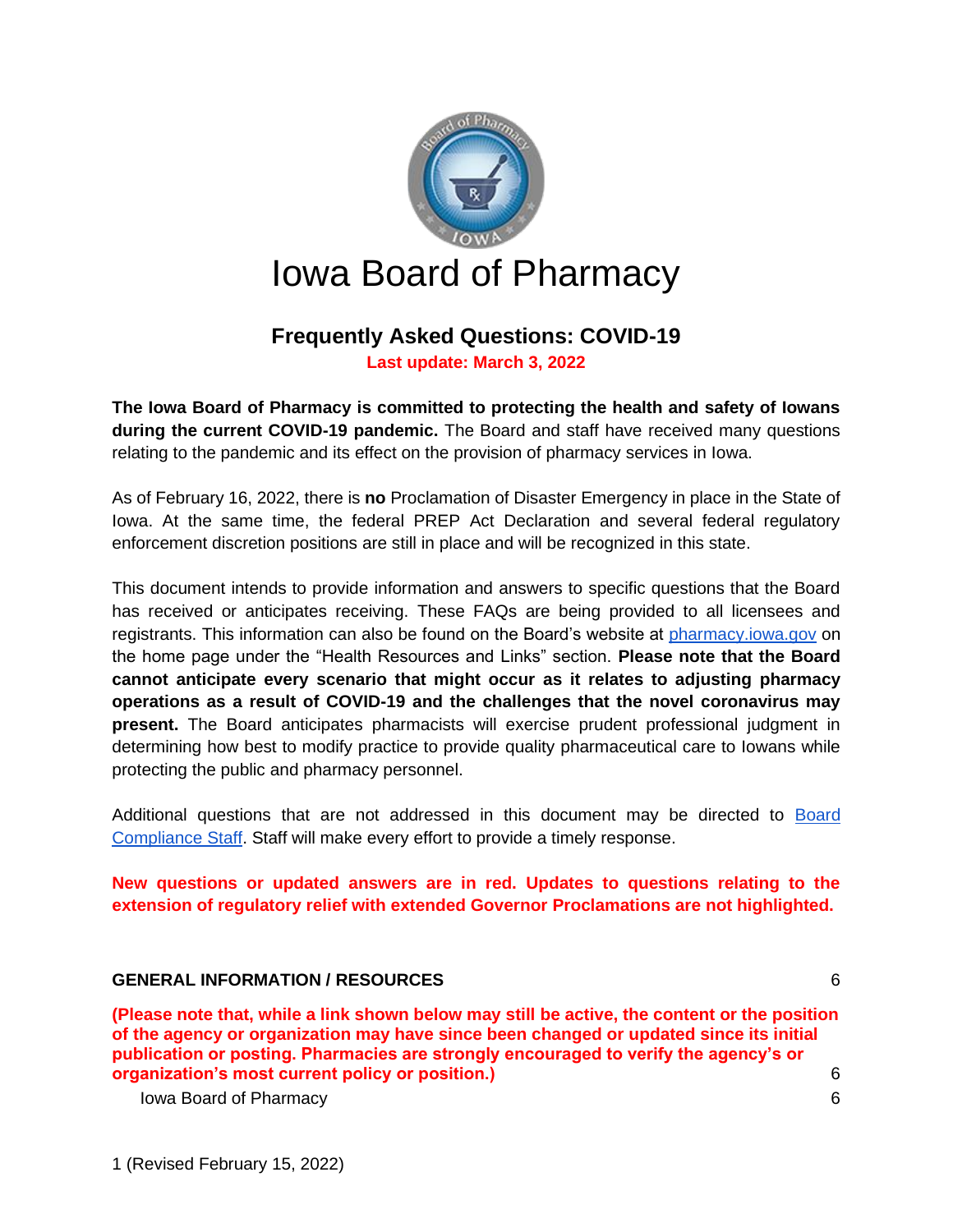| <b>Iowa Governor Kim Reynolds</b>                                                                                                                                                                                                                                                                      | 6               |
|--------------------------------------------------------------------------------------------------------------------------------------------------------------------------------------------------------------------------------------------------------------------------------------------------------|-----------------|
| Iowa Department of Public Health                                                                                                                                                                                                                                                                       | $\overline{7}$  |
| U.S. Centers for Disease Control and Prevention (CDC)                                                                                                                                                                                                                                                  | $\overline{7}$  |
| <b>Critical Point</b>                                                                                                                                                                                                                                                                                  | $\overline{7}$  |
| National Center for Biotechnology Information, US National Library of Medicine                                                                                                                                                                                                                         | 8               |
| United States Pharmacopeia (USP)                                                                                                                                                                                                                                                                       | 8               |
| U.S. Drug Enforcement Administration (DEA)                                                                                                                                                                                                                                                             | 8               |
| U.S. Food and Drug Administration (FDA)                                                                                                                                                                                                                                                                | 8               |
| U.S. Environmental Protection Agency (EPA)                                                                                                                                                                                                                                                             | $9\,$           |
| U.S. Occupational Safety and Health Administration (OSHA)                                                                                                                                                                                                                                              | 9               |
| U.S. Dept of Health and Human Services (HHS), Assistant Secretary for Preparedness and<br>Response (ASPR)                                                                                                                                                                                              | 9               |
| <b>Iowa Poison Control Center</b>                                                                                                                                                                                                                                                                      | 9               |
| Iowa Pharmacy Association (IPA)                                                                                                                                                                                                                                                                        | 9               |
| National Community Pharmacists Association                                                                                                                                                                                                                                                             | 9               |
| American Pharmacists Association (APhA)                                                                                                                                                                                                                                                                | 9               |
| The Joint Commission                                                                                                                                                                                                                                                                                   | 10              |
| National Council for Prescription Drug Programs (NCPDP)                                                                                                                                                                                                                                                | 10              |
| Centers for Medicare & Medicaid Services (CMS)                                                                                                                                                                                                                                                         | 10              |
| <b>OPERATING OR CLOSING PHARMACIES</b>                                                                                                                                                                                                                                                                 | 10              |
| Question: Can our pharmacy adjust our hours of operation?                                                                                                                                                                                                                                              | 10              |
| Question: Can our pharmacy convert to a closed-door or delivery-only operation<br>temporarily?                                                                                                                                                                                                         | 10              |
| Question: What are the Board's expectations if a pharmacy has to close entirely?                                                                                                                                                                                                                       | 10              |
| Question: Does the Board have recommendations for pharmacies that continue operating?                                                                                                                                                                                                                  | 11              |
| Question: Can an out-of-state pharmacy which is NOT licensed in lowa ship prescriptions to<br>patients located in Iowa without obtaining a license?                                                                                                                                                    | 12              |
| Question: Can an out-of-state wholesaler or drug distributor which is NOT licensed in lowa<br>ship prescription drug products into lowa?                                                                                                                                                               | 12              |
| PRESCRIPTION DISPENSING / DELIVERY                                                                                                                                                                                                                                                                     | 12              |
| Question: Our pharmacy provides a home delivery service. Our drivers may be exposed to<br>COVID-19 if they have to enter a home to get someone to sign for the delivery of the<br>prescription. Do we have to get the signature?                                                                       | 12              |
| Question: Our pharmacy sometimes delivers filled prescriptions to the workplace of the<br>patient or to a caregiver's workplace. Do the filled prescriptions have to be delivered directly<br>to the patient or caregiver, or can they be dropped off at a central location, like a reception<br>desk? | 12 <sup>2</sup> |
| Question: Our pharmacy delivers filled prescriptions to patients who reside in assisted-living<br>facilities. Some of those facilities have asked that deliveries be dropped off at a central<br>location, staffed by a registered nurse or licensed practical nurse. Can we do that?                  | 13              |
|                                                                                                                                                                                                                                                                                                        |                 |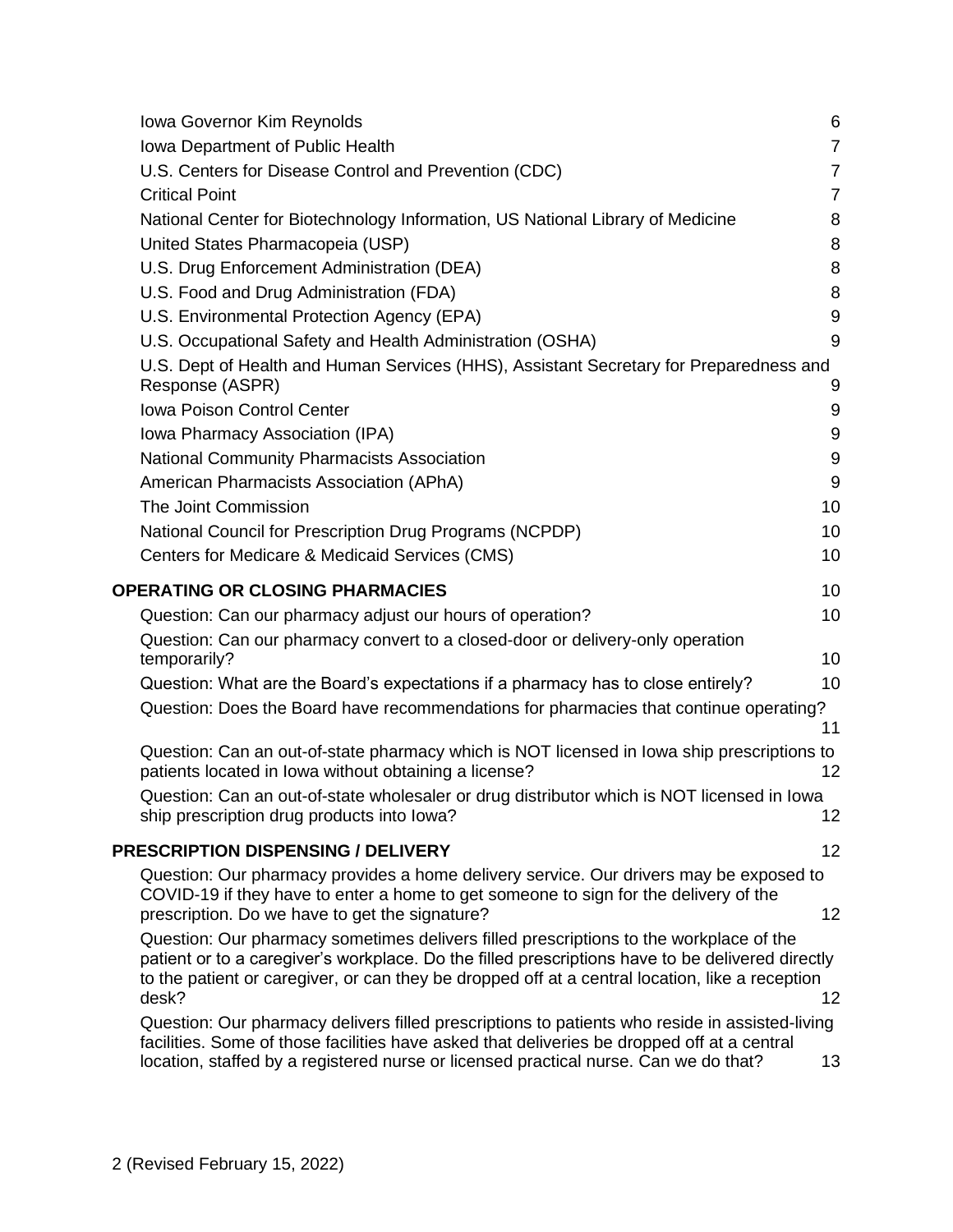[Question: Can my pharmacy set up a "curbside delivery" service, with patients being asked](#page-12-1)  to drop off written [prescriptions and pick up their filled prescriptions outside of the pharmacy](#page-12-1)  [building?](#page-12-1) 13

| PHARMACY PRACTICE (Prescription limitations, Patient Counseling, Substitution)                                                                                                                                                                                                                                                                         | 13       |
|--------------------------------------------------------------------------------------------------------------------------------------------------------------------------------------------------------------------------------------------------------------------------------------------------------------------------------------------------------|----------|
| Question: We have a patient who is out of refills for a medication. We have been unable to<br>get a response from the patient's prescriber. Can we refill the prescription without<br>authorization?                                                                                                                                                   | 13       |
| Question: A patient has come to my pharmacy to get a prescription filled because the<br>patient's regular pharmacy has closed indefinitely. My staff has also been unable to contact<br>the prescriber due to their clinic being closed. Can I fill the prescription without getting the<br>required transfer or new prescription from the prescriber? | 14       |
| Question: Can our pharmacy discontinue provision of face-to-face counseling?                                                                                                                                                                                                                                                                           | 14       |
| Question: Is a pharmacist authorized to engage in therapeutic interchange of a medication<br>when or if the prescribed medication is not available, without contacting the prescribing<br>physician for authorization?                                                                                                                                 | 14       |
| Question: How do I handle prescriptions which are subject to REMS laboratory testing?                                                                                                                                                                                                                                                                  | 14       |
| Question: My pharmacy has been presented with a prescription issued by a practitioner who<br>is not currently licensed in lowa. Is this a legal prescription?                                                                                                                                                                                          | 14       |
| Question: Is the electronic prescribing mandate waived during this state of emergency?<br>Question: Did Governor Kim Reynolds suspend the rules relating to procedures for                                                                                                                                                                             | 14       |
| authentication of verbal orders and standing orders?                                                                                                                                                                                                                                                                                                   | 15       |
| <b>CONTROLLED SUBSTANCES</b>                                                                                                                                                                                                                                                                                                                           | 15       |
| Question: Is my pharmacy allowed to skip the signature requirement for over-the-counter<br>sales of pseudoephedrine or over-the-counter dispensing of schedule V cough syrups?<br>Question: I heard the DEA has relaxed some of the regulations on phoned-in emergency CII<br>prescriptions?                                                           | 15<br>15 |
| Question: I heard that the DEA has temporarily paused its regulation which limits distribution<br>of controlled substances to another registrant to 5% of the registrant's annual<br>dispensing/distribution?                                                                                                                                          | 15       |
| Question: I heard that the DEA has temporarily authorized DEA-registered hospitals and<br>clinics to have controlled substances delivered to and handled by a satellite hospital/clinic<br>which is not DEA-registered?                                                                                                                                | 16       |
| Question: Can registered pharmacies postpone DEA biennial controlled substance<br>inventories during the nationwide public health emergency declared by the Secretary of<br>Health and Human Services on January 31, 2020, as a result of the Coronavirus Disease<br>2019 (COVID-19)?                                                                  | 16       |
| <b>REMOTE PROCESSING</b>                                                                                                                                                                                                                                                                                                                               | 17       |
| Question: Will the Board allow pharmacists and technicians to work remotely from home in<br>order to complete duties that would normally have to occur within a licensed pharmacy?<br>Question: Can pharmacists and technicians working in a pharmacy be remotely involved in<br>the dispensing process of another pharmacy?                           | 17<br>17 |
| <b>CONTINUING EDUCATION / TRAINING</b>                                                                                                                                                                                                                                                                                                                 | 17       |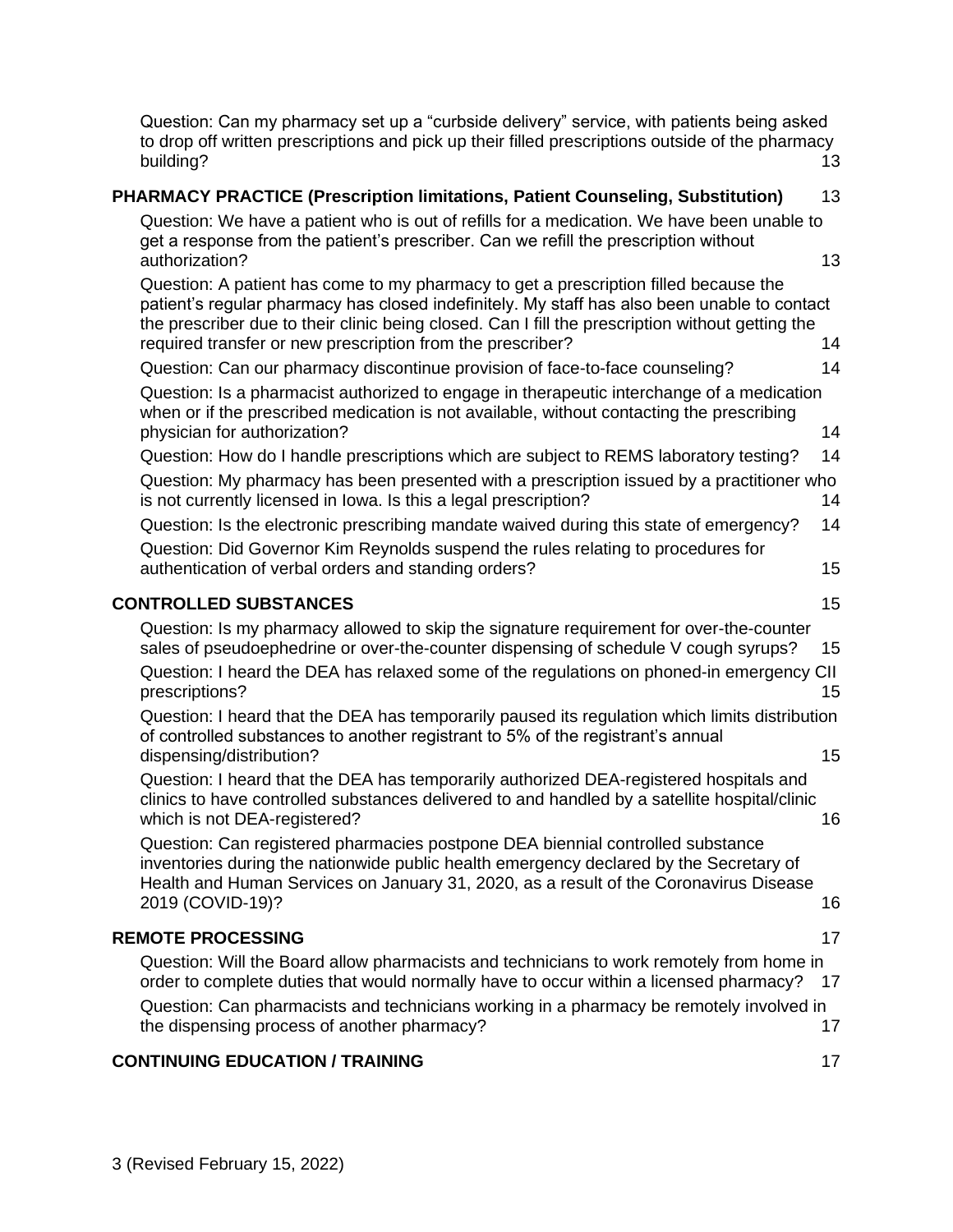| Question: My CPR certification is due to expire soon and the training organization has<br>indefinitely suspended all in-person training. Will I have to discontinue administering<br>immunizations until I can complete certification?                                                                   | 17 |
|----------------------------------------------------------------------------------------------------------------------------------------------------------------------------------------------------------------------------------------------------------------------------------------------------------|----|
| <b>PHARMACY PERSONNEL / LICENSING ISSUES</b>                                                                                                                                                                                                                                                             | 17 |
| Question: Can the pharmacy utilize store employees who are not currently registered with<br>the Board in any capacity to assist with duties normally handled by registered pharmacy<br>support persons, such as entering the pharmacy to assist with handling payment<br>transactions for prescriptions? | 17 |
| Question: Can a pharmacist that is licensed and in good standing in another state perform<br>work inside lowa or remotely from another state?                                                                                                                                                            | 18 |
| Question: A member of my staff is believed to be infected with COVID-19. When can they<br>return to work?                                                                                                                                                                                                | 18 |
| Question: What are the recommendations for pharmacy personnel who believe they have<br>been exposed to coronavirus?                                                                                                                                                                                      | 18 |
| Question: Is the Board waiving licensure requirements for manufacturers to ship COVID-19<br>point-of-care test kits into lowa?                                                                                                                                                                           | 18 |
| Question: Can my pharmacy or hospital order COVID-19 testing kits from a wholesale<br>distributor that is not licensed in lowa?                                                                                                                                                                          | 18 |
| Question: Can my pharmacy engage a nurse to assist with COVID vaccine administration?                                                                                                                                                                                                                    | 18 |
| PHARMACIST SCOPE OF PRACTICE and PROTOCOLS                                                                                                                                                                                                                                                               | 19 |
| Question: Will the Board be temporarily expanding the scope of practice for pharmacists so<br>that they can perform functions like conducting COVID-19 or rapid strep tests with<br>subsequent prescribing of appropriate antibiotics?                                                                   | 19 |
| Question: If a vaccine is approved by FDA and available for administration to prevent the<br>novel coronavirus, will pharmacists be authorized to administer the vaccine under the<br>Board's statewide protocol?                                                                                        | 19 |
| Question: Following administration of a COVID vaccine, am I required to report the<br>administration to the patient's primary care practitioner?                                                                                                                                                         | 20 |
| Question: Can my pharmacy conduct COVID-19 diagnostic and/or serologic tests?                                                                                                                                                                                                                            | 20 |
| Question: With the recent change in the Emergency Use Authorization for REGEN-COV<br>monoclonal antibodies (mAb) and the HHS 9th PREP Act amendment, can my pharmacy<br>administer REGEN-COV to patients?                                                                                                | 24 |
| Question: When FDA authorizes a COVID-19 test for point-of-care use, does that mean it is<br>CLIA-waived?                                                                                                                                                                                                | 24 |
| Question: Would my pharmacy be authorized to perform CLIA-waived COVID-19 testing at<br>off-site locations?                                                                                                                                                                                              | 25 |
| Question: I am finding a lot of COVID-19 antibody (serology) tests available online for health<br>care professionals to order. Can my pharmacy administer these antibody tests?                                                                                                                          | 25 |
| Question: What is Testlowa.com?                                                                                                                                                                                                                                                                          | 25 |
| Question: How can my pharmacy become a site to administer monoclonal antibodies and/or<br>dispense COVID-19 antivirals?                                                                                                                                                                                  | 25 |
| Question: My hospital has been allocated supplies of the COVID-19 antivirals. They are in 5-<br>day course packs but the board's rule limits ED dispensing to no more than 72 hours. Do we<br>need to submit a waiver?                                                                                   | 26 |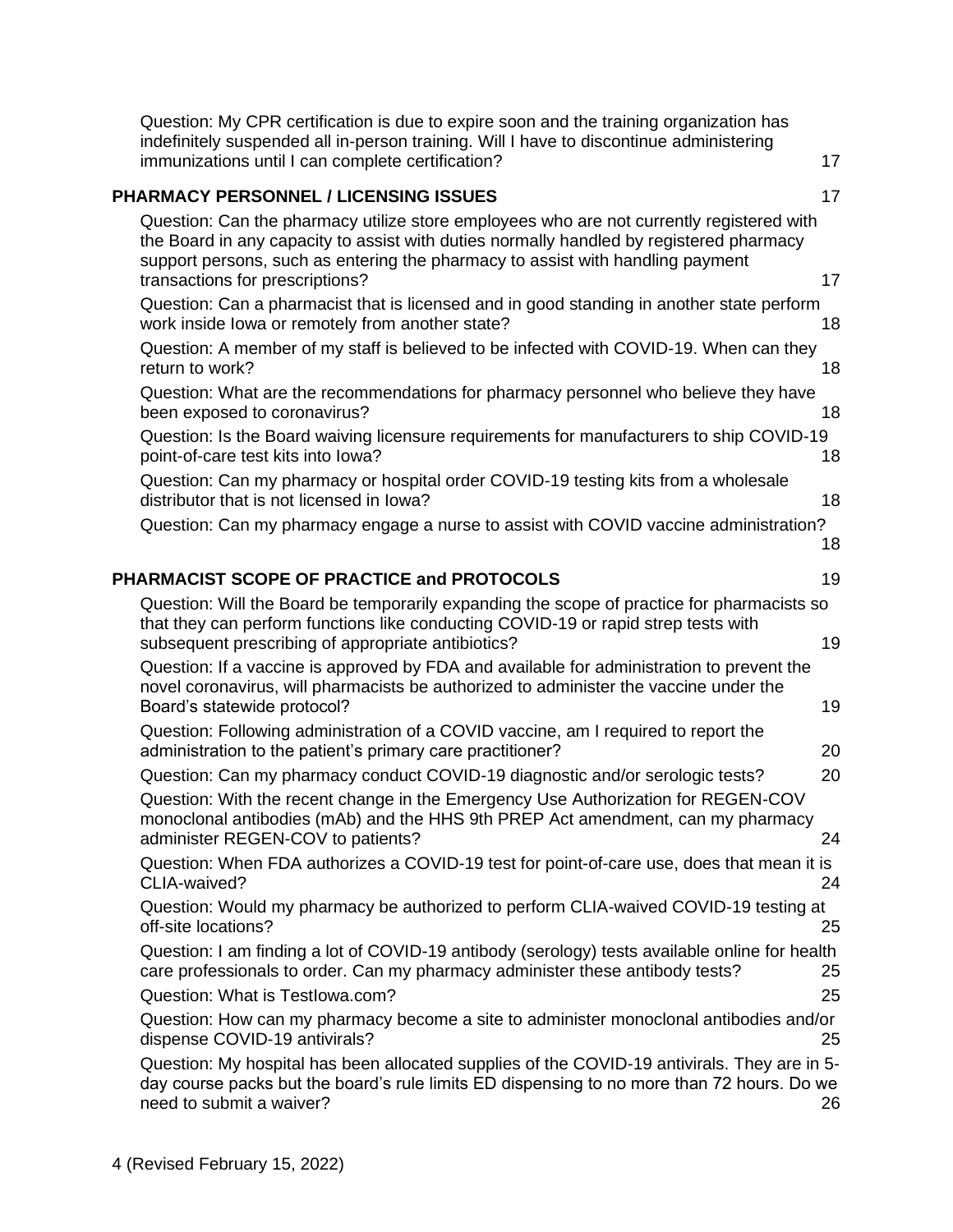| <b>HOARDING OF DRUGS / SUPPLY CHAIN ISSUES</b>                                                                                                                                                                                                                                                   | 26 |
|--------------------------------------------------------------------------------------------------------------------------------------------------------------------------------------------------------------------------------------------------------------------------------------------------|----|
| Question: Are we authorized to limit sales of over-the-counter medications and supplies,<br>such as acetaminophen, ibuprofen, cough medicine, etc.?                                                                                                                                              | 26 |
| Question: Can I dispense more than the authorized quantity of a prescription, if refills are<br>available?                                                                                                                                                                                       | 26 |
| Question: Am I authorized to limit a quantity dispensed on a prescription if I am concerned<br>about drug supply chain issues?                                                                                                                                                                   | 26 |
| Question: How should my pharmacy handle prescriptions being issued for<br>hydroxychloroquine, chloroquine, ivermectin, or other medications anecdotally being used<br>for treatment or prophylaxis of COVID-19?                                                                                  | 26 |
| Question: How should my pharmacy handle requests from practitioners who want my<br>pharmacy to distribute stock supplies of chloroquine, hydroxychloroquine, or other<br>prescription drugs anecdotally identified as potential treatment or prophylaxis for COVID-19<br>for their "office use"? | 27 |
| Question: If my pharmacy has a drug in stock that is nearing expiration or recently expired,<br>and it is the only product I have available to dispense, can I use it?                                                                                                                           | 27 |
| Question: My hospital is unable to procure certain drugs needed for our hospitalized COVID-<br>19 patients which aren't showing on the FDA drug shortage list. Can we obtain these drugs<br>from an outsourcing facility?                                                                        | 27 |
| Question: A compounding pharmacy called my hospital to offer compounded drug products<br>that are in short supply without a patient-specific prescription. Can my hospital use this<br>source of drug products?                                                                                  | 27 |
|                                                                                                                                                                                                                                                                                                  |    |
| <b>COMPOUNDING</b>                                                                                                                                                                                                                                                                               | 28 |
| Question: Does the Board have any recommendations concerning the possibility of<br>shortages of garb and personal protective equipment (PPE)?                                                                                                                                                    | 28 |
| Question: Is it ok for my pharmacy to delay routine media-fill testing, gloved fingertip testing,<br>and garbing technique observation in an effort to conserve garb?                                                                                                                            | 29 |
| Question: Can my pharmacy compound prescription medications that are essentially copies<br>of FDA-approved, commercially available products if they are on backorder or not available?                                                                                                           | 29 |
| Question: Can my pharmacy implement remote verification of compounding activities?                                                                                                                                                                                                               | 29 |
| Question: Will the board or the FDA be enforcing the FDA's "one mile radius" limitation set in<br>its draft Guidance for compounding within a health system?                                                                                                                                     | 29 |
| Question: Will the board or FDA be enforcing the federal law which specifies a 5% limit on<br>interstate distribution of compounded drug products?                                                                                                                                               | 29 |
| Question: What is the procedure for a pharmacy that wishes to provide compounded<br>medications to a hospital without a patient-specific prescription under the FDA's Temporary<br>Policy?                                                                                                       | 29 |
| <b>TELEHEALTH ENCOUNTERS / PRESCRIPTIONS ISSUED VIA TELEMEDICINE</b>                                                                                                                                                                                                                             | 30 |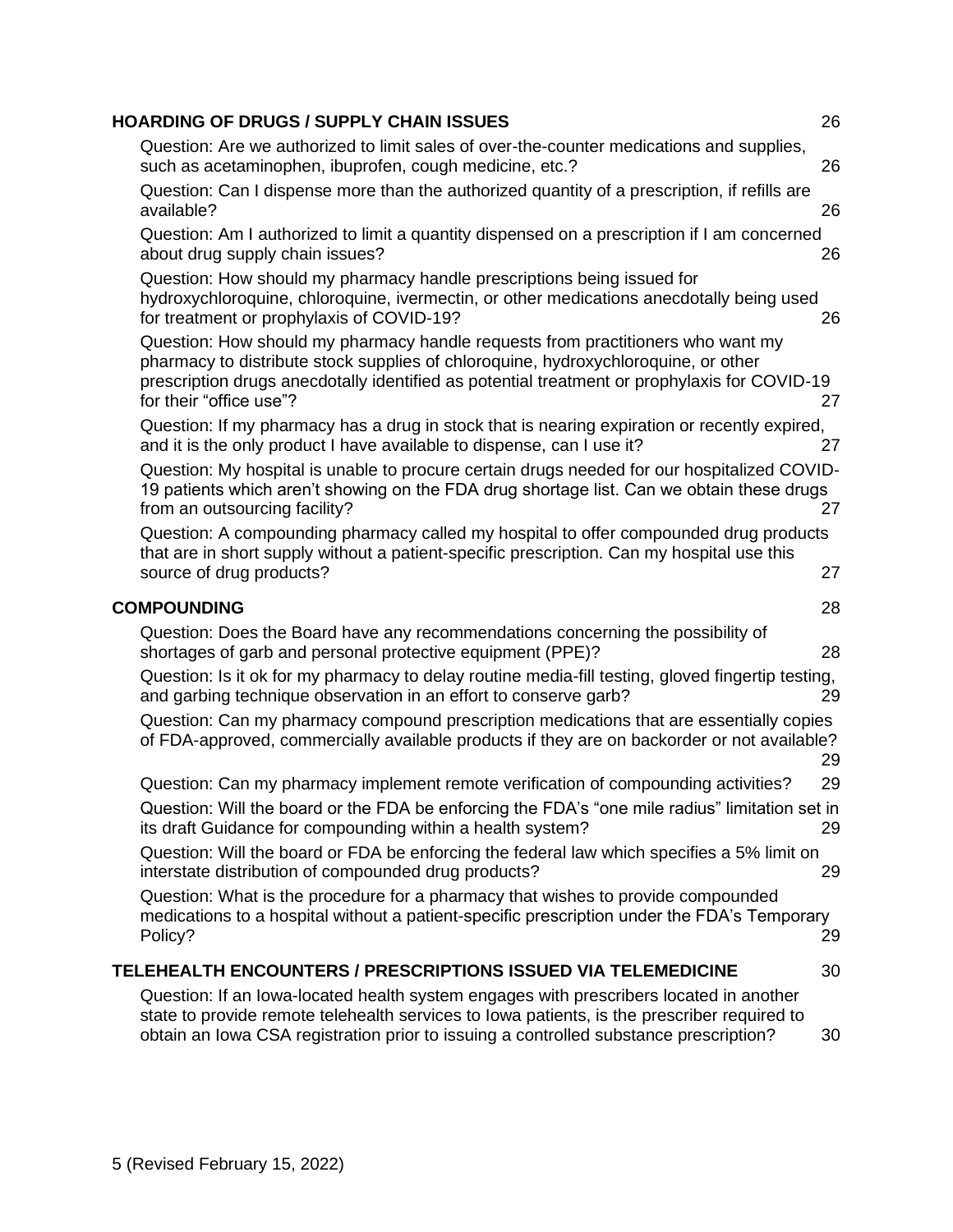## <span id="page-5-0"></span>**GENERAL INFORMATION / RESOURCES**

<span id="page-5-1"></span>**(Please note that, while a link shown below may still be active, the content or the position of the agency or organization may have since been changed or updated since its initial publication or posting. Pharmacies are strongly encouraged to verify the agency's or organization's most current policy or position.)**

- <span id="page-5-2"></span>● Iowa Board of Pharmacy
	- [Compounding Garb Limitations](https://pharmacy.iowa.gov/press-release/2020-03-09/what-should-my-pharmacy-do-if-we-have-limited-supplies-compounding-garb)
	- [Statement on Board Enforcement during COVID-19 Pandemic](https://pharmacy.iowa.gov/sites/default/files/documents/2020/03/bop_statement.pdf) (Rescinded)
	- [Response to Governor's March 22 Proclamation](https://pharmacy.iowa.gov/press-release/2020-03-27/board-pharmacy-response-governors-proclamation) [\(March 27, 2020\)](https://pharmacy.iowa.gov/press-release/2020-03-27/board-pharmacy-response-governors-proclamation)
	- [Response to Governor's April 2 Proclamation \(April 6, 2020\)](https://pharmacy.iowa.gov/sites/default/files/documents/2020/04/board_response_to_proclamation_final.pdf)
	- [Response to Governor's April 27 Proclamation \(April 29, 2020\)](https://pharmacy.iowa.gov/sites/default/files/documents/2020/04/bop_response_to_gov_proc_04272020.pdf)
	- [Response to Governor's May 26 Proclamation \(May 27, 2020\)](https://pharmacy.iowa.gov/press-release/2020-05-27/board-pharmacy-response-governors-proclamation)
	- [Response to Governor's June 25 Proclamation \(June 26, 2020\)](https://pharmacy.iowa.gov/press-release/2020-06-26/board-pharmacy-response-governors-proclamation)
	- [Response to Governor's July 24 Proclamation \(July 24, 2020\)](https://pharmacy.iowa.gov/sites/default/files/documents/2020/07/bop_response_to_072420_proc.pdf)
	- [Response to Governor's August 21 Proclamation \(August 24, 2020\)](https://pharmacy.iowa.gov/press-release/2020-08-24/board-pharmacy-response-governor%E2%80%99s-proclamation)
	- [Response to Governor's September 18](https://pharmacy.iowa.gov/sites/default/files/documents/2020/09/bop_response_to_091820_proclamation.pdf) Proclamation (September 24, 2020)
	- [Response to Governor's October 16 Proclamation \(October 19, 2020\)](https://pharmacy.iowa.gov/sites/default/files/documents/2020/10/bop_response_to_101620.pdf)
	- [Response to Governor's November 10 Proclamation \(November 10, 2020\)](https://pharmacy.iowa.gov/press-release/2020-11-16/board-pharmacy-response-governors-proclamation)
	- [Response to Governor's December 9 Proclamation](https://pharmacy.iowa.gov/sites/default/files/documents/2020/12/board_of_pharmacy_response_to_governors_proclamation_12092020.pdf) (December 10, 2020)
	- [Response to Governor's January 7 Proclamation](https://pharmacy.iowa.gov/sites/default/files/documents/2021/01/bop_response_to_01072021_proclamation.pdf) (January 8, 2021)
	- [Response to Governor's February 5 Proclamation](https://pharmacy.iowa.gov/sites/default/files/documents/2021/02/bop_response_to_02052021_proc.pdf) (February 8, 2021)
	- [Response to Governor's March 5 Proclamation](https://pharmacy.iowa.gov/sites/default/files/documents/2021/03/bop_response_to_030521_proclamation.pdf) (March 8, 2021)
	- [Response to Governor's April 2 Proclamation](https://pharmacy.iowa.gov/sites/default/files/documents/2021/04/bop_response_to_040221_proclamation.pdf) (April 5, 2021)
	- [Response to Governor's April 30 Proclamation](https://pharmacy.iowa.gov/sites/default/files/documents/2021/05/bop_response_to_043021_proclamation.pdf) (May 5, 2021)
	- [Response to Governor's May 27 Proclamation](https://pharmacy.iowa.gov/sites/default/files/documents/2021/06/response_to_governors_proclamation_062021.pdf) (June 1, 2021)
	- [Response to Governor's June 25 Proclamation](https://pharmacy.iowa.gov/sites/default/files/documents/2021/07/bop_response_to_governors_proclamation.pdf) (June 29, 2021)
	- [Response to Governor's July 23 Proclamation](https://pharmacy.iowa.gov/sites/default/files/documents/2021/07/response_to_governors_proclamation_072021.pdf) (July 26, 2021)
- <span id="page-5-3"></span>**Iowa Governor Kim Reynolds** 
	- [State of Public Health Disaster Emergency \(March 17, 2020\)](https://governor.iowa.gov/press-release/gov-reynolds-issues-a-state-of-public-health-disaster-emergency)
	- [Proclamation of Disaster Emergency \(March 22, 2020\)](https://governor.iowa.gov/sites/default/files/documents/Public%20Health%20Proclamation%20-%202020.03.22.pdf)
	- Proclamation [of Disaster Emergency \(April 2, 2020\)](https://governor.iowa.gov/sites/default/files/documents/Public%20Health%20Disaster%20Proclamation%20-%202020.04.02.pdf)
	- [Proclamation of Disaster Emergency \(April 27, 2020\)](https://governor.iowa.gov/press-release/gov-reynolds-signs-new-proclamation-continuing-the-state-public-health-emergency-0)
	- [Proclamation of Disaster Emergency \(May 26, 2020\)](https://governor.iowa.gov/sites/default/files/documents/Public%20Health%20Proclamation%20-%202020.05.26%20%281%29.pdf?utm_medium=email&utm_source=govdelivery)
	- [Proclamation of Disaster Emergency \(June 25, 2020\)](https://governor.iowa.gov/sites/default/files/documents/Public%20Health%20Proclamation%20-%202020.06.25.pdf?utm_medium=email&utm_source=govdelivery)
	- [Proclamation of Disaster Emergency \(July 24, 2020\)](https://governor.iowa.gov/sites/default/files/documents/Public%20Health%20Proclamation%20-%202020.07.24%20%282%29.pdf)
	- [Proclamation of Disaster Emergency \(August 21, 2020\)](https://governor.iowa.gov/sites/default/files/documents/Public%20Health%20Proclamation%20-%202020.08.21.pdf?utm_medium=email&utm_source=govdelivery)
	- [Proclamation of Disaster Emergency \(September 18, 2020\)](https://governor.iowa.gov/sites/default/files/documents/Public%20Health%20Disaster%20Proclamation%20-%202020.09.18.pdf)
	- [Proclamation of Disaster Emergency \(October 16, 2020\)](https://governor.iowa.gov/sites/default/files/documents/Public%20Health%20Proclamation%20-%202020.10.16.pdf)
	- [Proclamation of Disaster Emergency \(November 10, 2020\)](https://governor.iowa.gov/sites/default/files/documents/Public%20Health%20Proclamation%20-%202020.11.10.pdf)
	- [Proclamation of Disaster Emergency \(December 9, 2020\)](https://governor.iowa.gov/sites/default/files/documents/Public%20Health%20Proclamation%20-%202020.12.09.pdf)
	- [Proclamation of Disaster Emergency \(January 7, 2021\)](https://governor.iowa.gov/sites/default/files/documents/Public%20Health%20Proclamation%20-%202021.01.07.pdf)
	- [Proclamation of Disaster Emergency \(February 5, 2021\)](https://governor.iowa.gov/sites/default/files/documents/Public%20Health%20Proclamation%20-%202021.02.05.pdf)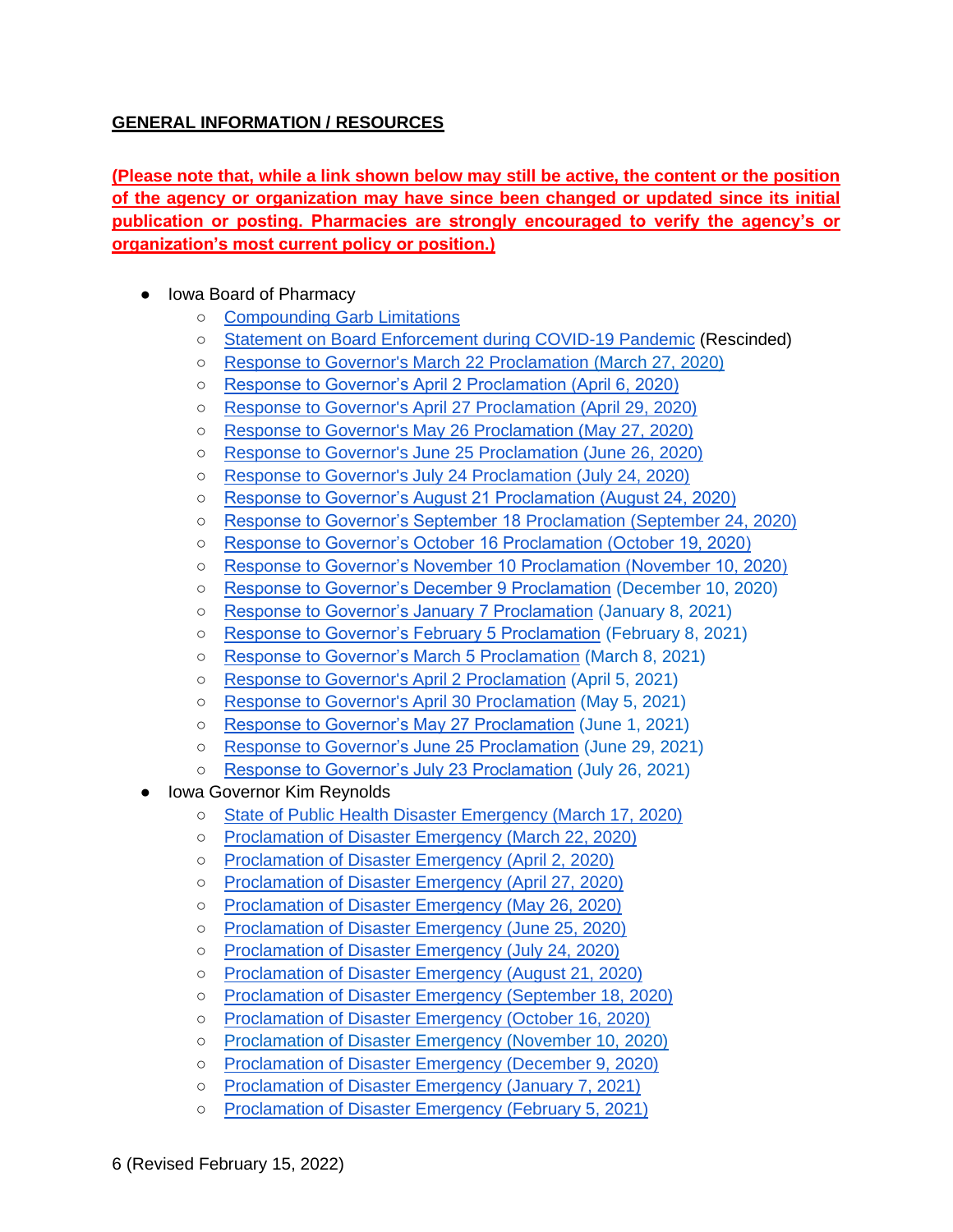- [Proclamation of Disaster Emergency \(March 5, 2021\)](https://governor.iowa.gov/sites/default/files/documents/Public%20Health%20Proclamation%20-%202021.03.05.pdf)
- [Proclamation of Disaster Emergency \(April 2, 2021\)](https://governor.iowa.gov/sites/default/files/documents/PH%20Proclamation%20-%202021.04.02.pdf)
- [Proclamation of Disaster Emergency \(April 30, 2021\)](https://governor.iowa.gov/sites/default/files/documents/Public%20Health%20Proclamation%20-%202021.04.30.pdf)
- [Proclamation of Disaster Emergency \(May 27, 2021\)](https://governor.iowa.gov/sites/default/files/documents/Public%20Health%20Proclamation%20-%202021.05.27.pdf?utm_medium=email&utm_source=govdelivery)
- [Proclamation of Disaster Emergency \(June 25, 2021\)](https://governor.iowa.gov/sites/default/files/documents/COVID%20Disaster%20Proclamation%20-%206.25.2021.pdf?utm_medium=email&utm_source=govdelivery)
- [Proclamation of Disaster Emergency \(July 23, 2021\)](https://governor.iowa.gov/sites/default/files/documents/Public%20Health%20Proclamation%20-%202021.07.23.pdf)
- [Proclamation of Disaster Emergency \(August 19, 2021\)](https://governor.iowa.gov/sites/default/files/documents/Public%20Health%20Proclamation%20-%202021.08.19.pdf)
- [Proclamation of Disaster Emergency \(September 17, 2021\)](https://governor.iowa.gov/sites/default/files/documents/Public%20Health%20Proclamation%20-%202021.09.17_0.pdf)
- [Proclamation of Disaster Emergency \(October 15, 2021\)](https://governor.iowa.gov/sites/default/files/documents/Public%20Health%20Proclamation%20-%202021.10.15.pdf)
- [Proclamation of Disaster Emergency \(November 12, 2021\)](https://governor.iowa.gov/sites/default/files/documents/Public%20Health%20Proclamation%20-%202021.11.12.pdf)
- [Proclamation of Disaster Emergency \(December 10, 2021\)](https://governor.iowa.gov/sites/default/files/documents/Public%20Health%20Proclamation%20-%202021.12.10.pdf)
- [Proclamation of Disaster Emergency \(January 7, 2022\)](https://governor.iowa.gov/sites/default/files/documents/Public%20Health%20Proclamation%20-%202022.01.07.pdf)
- [Proclamation of Disaster Emergency \(February 3, 2022\)](https://governor.iowa.gov/sites/default/files/documents/Public%20Health%20Proclamation%20-%202022.02.03.pdf)
- <span id="page-6-0"></span>**Iowa Department of Public Health** 
	- [Novel Coronavirus \(COVID-19\)](https://idph.iowa.gov/Emerging-Health-Issues/Novel-Coronavirus)
	- [Isolation Guidance for Essential Services Personnel](https://idph.iowa.gov/Portals/1/userfiles/7/3222020UpdatedIsolation%20guidance%20for%20Iowa%20essential%20services%20personnel.pdf)
	- [Isolation Guidance for Iowans](https://idph.iowa.gov/Portals/1/userfiles/7/3_18_20%20Isolation%20guidance%20for%20Iowans.pdf)
	- [What is Self Isolation?](https://idph.iowa.gov/Portals/1/userfiles/7/31820WhatIsSelfIsolation.pdf)
	- [Iowa Statewide Emergency Registry of Volunteers \(i-SERV\)](https://www.iaserv.org/)
	- [COVID-19 Outbreak Guidance for Businesses \(April 8, 2020\)](https://idph.iowa.gov/Portals/1/userfiles/7/Business%20Guidance.pdf)
	- [IDPH Coronavirus information](https://coronavirus.iowa.gov/) (to be decommissioned as of February 16, 2022)
	- [IDPH COVID-19 Vaccine Information \(October 1, 2020\)](https://idph.iowa.gov/Emerging-Health-Issues/Novel-Coronavirus/Vaccine)
	- [IDPH COVID-19 Therapeutics Information for Providers](https://idph.iowa.gov/Emerging-Health-Issues/Novel-Coronavirus/COVID-19-Therapeutics)
- <span id="page-6-1"></span>U.S. Centers for Disease Control and Prevention (CDC)
	- [Coronavirus \(COVID-19\)](https://www.cdc.gov/coronavirus/2019-ncov/index.html)
	- [Interim US Guidance for Risk Assessment and Public Health Management of](https://www.cdc.gov/coronavirus/2019-ncov/hcp/guidance-risk-assesment-hcp.html)  [Healthcare Practitioners with Potential Exposure in Health Care Setting to Patients](https://www.cdc.gov/coronavirus/2019-ncov/hcp/guidance-risk-assesment-hcp.html)  [with Coronavirus Disease 2019 \(COVID-19\) \(Updated March 2021\)](https://www.cdc.gov/coronavirus/2019-ncov/hcp/guidance-risk-assesment-hcp.html)
	- [Considerations for Pharmacies During the COVID-19 Pandemic \(April 3, 2020\)](https://www.cdc.gov/coronavirus/2019-ncov/healthcare-resources/pharmacies.html)
	- Implementing Safety Practices for Critical Infrastructure Workers Who May Have [Had Exposure to a Person with Suspected or Confirmed COVID-19 \(April 8, 2020\)](https://www.cdc.gov/coronavirus/2019-ncov/community/critical-workers/implementing-safety-practices.html)
	- [Considerations for Pharmacies during the COVID-19 Pandemic \(April 14, 2020\)](https://www.cdc.gov/coronavirus/2019-ncov/hcp/pharmacies.html)
	- [Guidance for Pharmacists and Pharmacy Technicians in Community Pharmacies](https://www.cdc.gov/coronavirus/2019-ncov/hcp/pharmacies.html)  [during the COVID-19 Response \(Updated May 28, 2020\)](https://www.cdc.gov/coronavirus/2019-ncov/hcp/pharmacies.html)
	- [COVID-19 Vaccine: Quick Reference Guide for Healthcare Professionals \(March](https://www.cdc.gov/vaccines/covid-19/downloads/covid19-vaccine-quick-reference-guide-2pages.pdf?ACSTrackingID=USCDC_2120-DM53231&ACSTrackingLabel=New%20Reference%20Tools%20Are%20Available%21&deliveryName=USCDC_2120-DM53231)  [26, 2021\)](https://www.cdc.gov/vaccines/covid-19/downloads/covid19-vaccine-quick-reference-guide-2pages.pdf?ACSTrackingID=USCDC_2120-DM53231&ACSTrackingLabel=New%20Reference%20Tools%20Are%20Available%21&deliveryName=USCDC_2120-DM53231)
	- o Interim Clinical Considerations for Use of COVID-19 Vaccines Currently [Authorized in the United States \(March 5, 2021\)](https://www.cdc.gov/vaccines/covid-19/info-by-product/clinical-considerations.html?ACSTrackingID=USCDC_2120-DM53231&ACSTrackingLabel=New%20Reference%20Tools%20Are%20Available%21&deliveryName=USCDC_2120-DM53231)
	- [Resuming Business Toolkit \(May 21, 2021\)](https://www.cdc.gov/coronavirus/2019-ncov/community/resuming-business-toolkit.html)
	- [Interim Infection Prevention and Control Recommendations for Healthcare](https://www.cdc.gov/coronavirus/2019-ncov/hcp/infection-control-recommendations.html?utm_medium=email&utm_source=govdelivery)  [Personnel During the Coronavirus Disease 2019 \(COVID-19\) Pandemic](https://www.cdc.gov/coronavirus/2019-ncov/hcp/infection-control-recommendations.html?utm_medium=email&utm_source=govdelivery)  [\(September 10, 2021\)](https://www.cdc.gov/coronavirus/2019-ncov/hcp/infection-control-recommendations.html?utm_medium=email&utm_source=govdelivery)
- <span id="page-6-2"></span>**Critical Point** 
	- [Critical Point Peer Network](https://peernetwork.criticalpoint.info/login)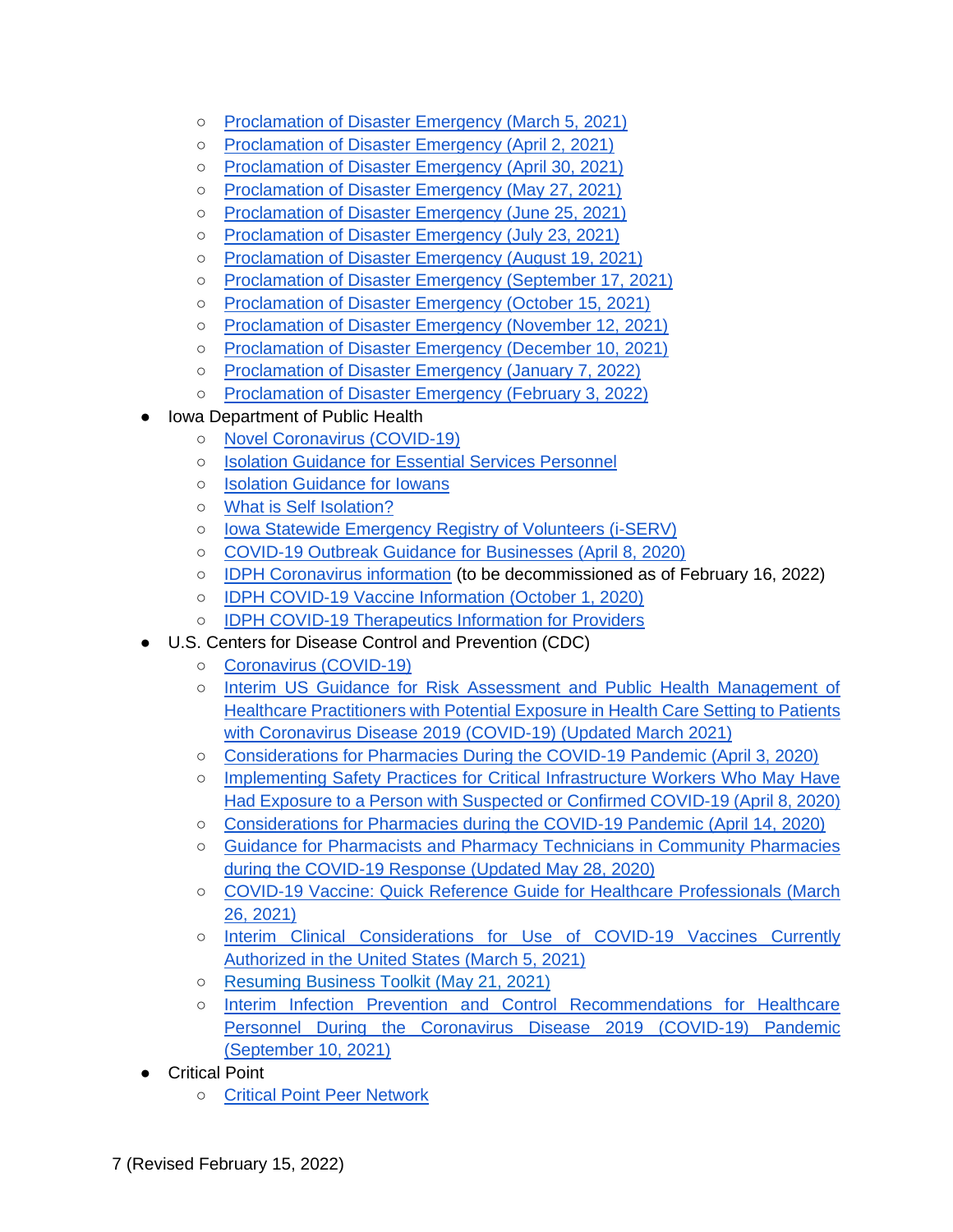- <span id="page-7-0"></span>• National Center for Biotechnology Information, US National Library of Medicine
	- [WHO Guidelines on Hand Hygiene in Health Care \(hand sanitizer formulation\)](https://www.ncbi.nlm.nih.gov/books/NBK144054/)
- <span id="page-7-1"></span>● United States Pharmacopeia (USP)
	- [Compounding Alcohol-Based Hand Sanitizer During COVID-19 Pandemic](https://www.usp.org/sites/default/files/usp/document/about/public-policy/usp-covid19-handrub.pdf)  [\(Updated March 25, 2020\)](https://www.usp.org/sites/default/files/usp/document/about/public-policy/usp-covid19-handrub.pdf)
	- [USP COVID-19 Response Hand Sanitizer Information \(May 4, 2020\)](https://go.usp.org/hand_sanitizer)
	- [Operational Considerations for Sterile Compounding During COVID-19 Pandemic](https://go.usp.org/l/323321/2020-04-11/345w2b)  [\(December 15, 2020\)](https://go.usp.org/l/323321/2020-04-11/345w2b)
	- [USP COVID-19 Vaccine Handling Toolkit \(January 28, 2021\)](https://www.usp.org/covid-19/vaccine-handling-toolkit)
- <span id="page-7-2"></span>● U.S. Drug Enforcement Administration (DEA)
	- [COVID-19 Information Page](https://www.deadiversion.usdoj.gov/coronavirus.html)
	- [DEA Guidance re: Oral Emergency CII Prescriptions \(March 27, 2020\)](https://www.deadiversion.usdoj.gov/GDP/(DEA-DC-021)(DEA073)%20Oral%20CII%20for%20regular%20CII%20scirpt%20(Final)%20+Esign%20a.pdf)
	- [DEA Letter to Hospitals/Clinics, Manufacturers, and Distributors \(April 10, 2020\)](https://www.deadiversion.usdoj.gov/GDP/(DEA-DC-028)(DEA084)_Hospital_Clinic_Registration_Exception_(final).pdf)
	- [DEA Letter to Practitioners/Dispensers re: Temporary Suspension of 5%](https://www.deadiversion.usdoj.gov/GDP/(DEA-DC-029)(DEA085)_DEA_5_percent_practitioner_exception_(final).pdf)  [Distribution Regulation \(April 13, 2020\)](https://www.deadiversion.usdoj.gov/GDP/(DEA-DC-029)(DEA085)_DEA_5_percent_practitioner_exception_(final).pdf)
- <span id="page-7-3"></span>● U.S. Food and Drug Administration (FDA)
	- [Coronavirus \(COVID-19\) Update: FDA Alerts Consumers About Unauthorized](https://www.fda.gov/news-events/press-announcements/coronavirus-covid-19-update-fda-alerts-consumers-about-unauthorized-fraudulent-covid-19-test-kits?utm_campaign=032020_PR_FDA%20alerts%20Consumers%20about%20Unauthorized%20Fraudulent%20COVID-19%20Test%20Kits&utm_medium=email&utm_source=Eloqua)  [Fraudulent COVID-19 Test Kits \(March 20, 2020\)](https://www.fda.gov/news-events/press-announcements/coronavirus-covid-19-update-fda-alerts-consumers-about-unauthorized-fraudulent-covid-19-test-kits?utm_campaign=032020_PR_FDA%20alerts%20Consumers%20about%20Unauthorized%20Fraudulent%20COVID-19%20Test%20Kits&utm_medium=email&utm_source=Eloqua)
	- Coronavirus (COVID-19) Update: FDA Provides Update on Patient Access to [Certain REMS Drugs during COVID-19 Public Health Emergency \(March 22,](https://www.fda.gov/news-events/press-announcements/coronavirus-covid-19-update-fda-provides-update-patient-access-certain-rems-drugs-during-covid-19?utm_campaign=032220_PR_FDA%20provides%20update%20on%20patient%20access%20to%20certain%20REMS%20drugs%20during%20COVID-19&utm_medium=email&utm_source=Eloqua)  [2020\)](https://www.fda.gov/news-events/press-announcements/coronavirus-covid-19-update-fda-provides-update-patient-access-certain-rems-drugs-during-covid-19?utm_campaign=032220_PR_FDA%20provides%20update%20on%20patient%20access%20to%20certain%20REMS%20drugs%20during%20COVID-19&utm_medium=email&utm_source=Eloqua)
	- [Coronavirus \(COVID-19\) Update: FDA Helps Facilitate Veterinary Telemedicine](https://www.fda.gov/news-events/press-announcements/coronavirus-covid-19-update-fda-helps-facilitate-veterinary-telemedicine-during-pandemic?utm_campaign=032420_PR_FDA%20Helps%20Facilitate%20Veterinary%20Telemedicine%20During%20COVID-19%20Pandemic&utm_medium=email&utm_source=Eloqua)  [During Pandemic \(March 24, 2020\)](https://www.fda.gov/news-events/press-announcements/coronavirus-covid-19-update-fda-helps-facilitate-veterinary-telemedicine-during-pandemic?utm_campaign=032420_PR_FDA%20Helps%20Facilitate%20Veterinary%20Telemedicine%20During%20COVID-19%20Pandemic&utm_medium=email&utm_source=Eloqua)
	- [Coronavirus \(COVID-19\) Update: FDA Takes Action to Increase U.S. Supplies](https://www.fda.gov/news-events/press-announcements/coronavirus-covid-19-update-fda-takes-action-increase-us-supplies-through-instructions-ppe-and)  [through Instructions for PPE and Device Manufacturers \(March 24, 2020\)](https://www.fda.gov/news-events/press-announcements/coronavirus-covid-19-update-fda-takes-action-increase-us-supplies-through-instructions-ppe-and)
	- FDA adds Hydroxychloroquine to Category 1 for Compounding with Bulk Drug [Substances under 503B \(March 25, 2020\)](https://www.fda.gov/media/94164/download)
	- [Emergency Use Authorization for Use of Chloroquine or Hydroxychloroquine](https://www.fda.gov/media/136534/download)  [Supplied from the SNS for Treatment of COVID-19 \(March 28, 2020\)](https://www.fda.gov/media/136534/download)
	- [Safely Using Hand Sanitizer \(March 30, 2020\)](https://www.fda.gov/consumers/consumer-updates/safely-using-hand-sanitizer)
	- [Coronavirus Disease 2019 \(COVID-19\) Frequently Asked Questions \(March 30,](https://www.fda.gov/emergency-preparedness-and-response/coronavirus-disease-2019-covid-19/coronavirus-disease-2019-covid-19-frequently-asked-questions?fbclid=IwAR1zi23xCurVU-aLVXxNihhMpc13X9MXV0ZbyeTbPq3_mPG7zXawNjsbEL4)  [2020\)](https://www.fda.gov/emergency-preparedness-and-response/coronavirus-disease-2019-covid-19/coronavirus-disease-2019-covid-19-frequently-asked-questions?fbclid=IwAR1zi23xCurVU-aLVXxNihhMpc13X9MXV0ZbyeTbPq3_mPG7zXawNjsbEL4)
	- [Coronavirus \(COVID-19\) | Drugs](https://www.fda.gov/drugs/emergency-preparedness-drugs/coronavirus-covid-19-drugs?utm_campaign=Update%20to%20CDER%20COVID-19%20Webpages&utm_medium=email&utm_source=Eloqua)
	- [Coronavirus \(COVID-19\) Update: Serological Tests \(April 7, 2020\)](https://www.fda.gov/news-events/press-announcements/coronavirus-covid-19-update-serological-tests?utm_campaign=040720_PR_Coronavirus%20%28COVID-19%29%20Update%3A%20Serological%20Tests&utm_medium=email&utm_source=Eloqua)
	- [Summary of Best Practices for Retail Food Stores, Restaurants, and Food Pick-](https://www.fda.gov/media/136812/download)[Up/Delivery Services During the COVID-19](https://www.fda.gov/media/136812/download) Pandemic (April 10, 2020)
	- [Temporary Policy Regarding NonStandard PPE Practices for Sterile](https://www.fda.gov/media/136841/download)  [Compounding by Pharmacy Compounders not Registered as Outsourcing](https://www.fda.gov/media/136841/download)  [Facilities During the COVID-19 Public Health Emergency \(April 10, 2020\)](https://www.fda.gov/media/136841/download)
	- [Coronavirus \(COVID-19\) Update: FDA Issues Emergency Use Authorization to](https://www.fda.gov/news-events/press-announcements/coronavirus-covid-19-update-fda-issues-emergency-use-authorization-decontaminate-millions-n95?utm_campaign=041220_PR_Coronavirus%20%28COVID-19%29%20Update%3A%20FDA%20Issues%20EUA%20To%20Decontaminate%20Millions%20of%20N95%20Respirators&utm_medium=email&utm_source=Eloqua)  [Decontaminate Millions of N95 Respirators \(April 12, 2020\)](https://www.fda.gov/news-events/press-announcements/coronavirus-covid-19-update-fda-issues-emergency-use-authorization-decontaminate-millions-n95?utm_campaign=041220_PR_Coronavirus%20%28COVID-19%29%20Update%3A%20FDA%20Issues%20EUA%20To%20Decontaminate%20Millions%20of%20N95%20Respirators&utm_medium=email&utm_source=Eloqua)
	- [Temporary Policy for Compounding of Certain Drugs for Hospitalized Patients by](https://www.fda.gov/media/137125/download)  [Pharmacy Compounders not Registered as Outsourcing Facilities During the](https://www.fda.gov/media/137125/download)  [COVID-19 Public Health Emergency \(April 20, 2020\)](https://www.fda.gov/media/137125/download)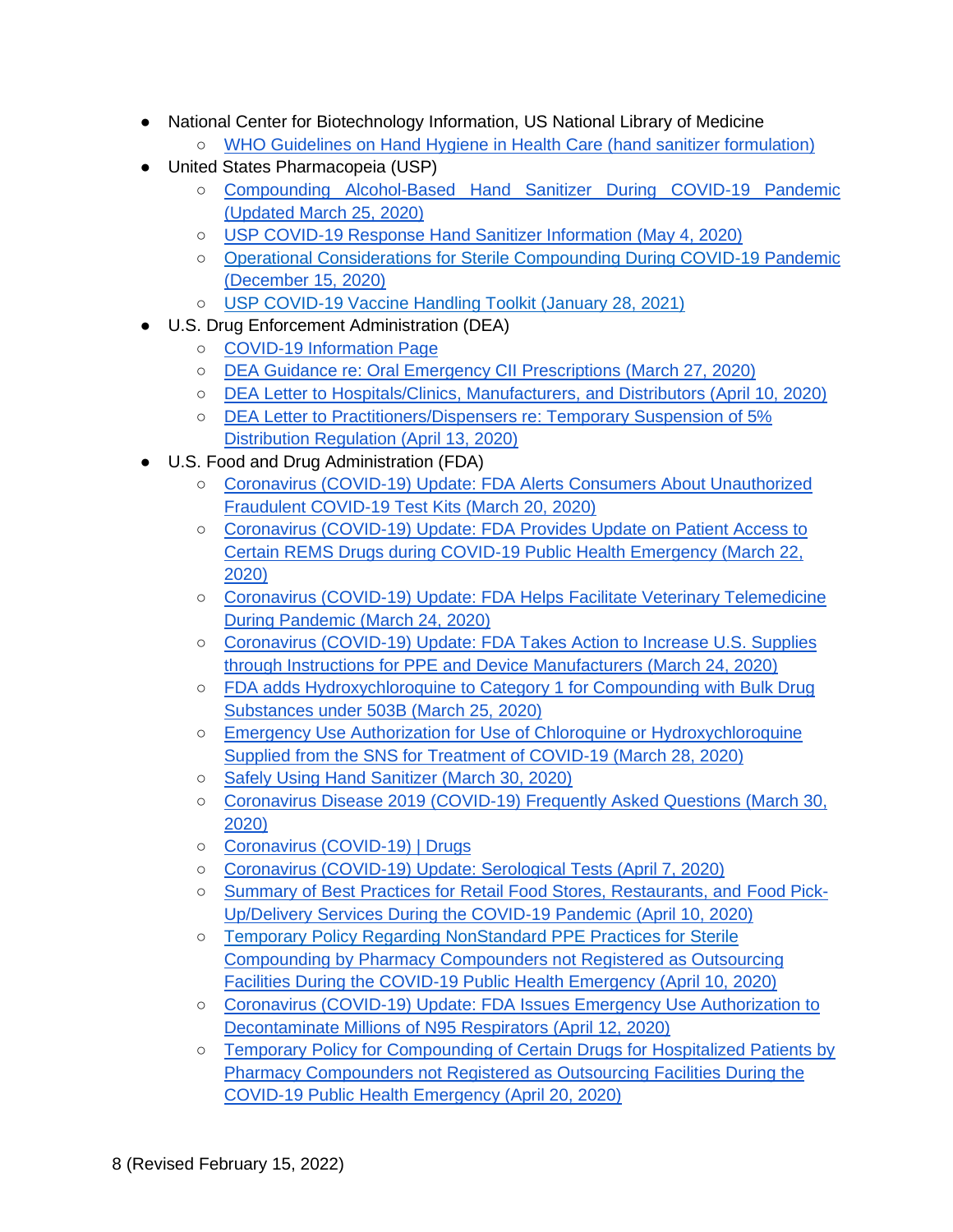- [Temporary Policy on Repackaging or Combining Propofol Drug Products During](https://www.fda.gov/media/137224/download)  [the COVID-19 Public Health Emergency \(April 22, 2020\)](https://www.fda.gov/media/137224/download)
- Coronavirus (COVID-19) Update: FDA Reiterates Importance of Close Patient [Supervision for 'Off-Label' Use of Antimalarial Drugs to Mitigate Known Risks,](https://www.fda.gov/news-events/press-announcements/coronavirus-covid-19-update-fda-reiterates-importance-close-patient-supervision-label-use?utm_campaign=042420_PR_FDA%20Notes%20Importance%20of%20Patient%20Supervision%20of%20Antimalarial%20Drug%20Use&utm_medium=email&utm_source=Eloqua)  [Including Heart Rhythm Problems \(April 24, 2020\)](https://www.fda.gov/news-events/press-announcements/coronavirus-covid-19-update-fda-reiterates-importance-close-patient-supervision-label-use?utm_campaign=042420_PR_FDA%20Notes%20Importance%20of%20Patient%20Supervision%20of%20Antimalarial%20Drug%20Use&utm_medium=email&utm_source=Eloqua)
- [Exemption and Exclusion from Certain Requirements of the Drug Supply Chain](https://www.fda.gov/media/137478/download) [Security Act During the COVID-19 Public Health Emergency \(April](https://www.fda.gov/media/137478/download) 30, 2020)
- Coronavirus (COVID-19) Update: FDA Issues Emergency Use Authorization for [Potential COVID-19 Treatment \(May 1, 2020\)](https://www.fda.gov/news-events/press-announcements/coronavirus-covid-19-update-fda-issues-emergency-use-authorization-potential-covid-19-treatment?utm_campaign=050120_PR_FDA%20Issues%20Emergency%20Use%20Authorization%20for%20Potential%20COVID-19%20Therapy&utm_medium=email&utm_source=Eloqua)
- [Temporary Policy Regarding NonStandard PPE Practices for Sterile](https://www.fda.gov/media/136841/download)  [Compounding by Pharmacy Compounders not Registered as Outsourcing](https://www.fda.gov/media/136841/download)  [Facilities During the COVID-19 Public Health Emergency \(May 14, 2020\)](https://www.fda.gov/media/136841/download)
- [Temporary Policy for Compounding of Certain Drugs for Hospitalized Patients by](https://www.fda.gov/media/137125/download?utm_campaign=Policy%20Updates%20to%20FDA%20Guidances%20on%20Compounding%20Certain%20Drugs%20for%20Hospitalized%20COVID-19%20Patients&utm_medium=email&utm_source=Eloqua)  [Pharmacy Compounders not Registered as Outsourcing Facilities During the](https://www.fda.gov/media/137125/download?utm_campaign=Policy%20Updates%20to%20FDA%20Guidances%20on%20Compounding%20Certain%20Drugs%20for%20Hospitalized%20COVID-19%20Patients&utm_medium=email&utm_source=Eloqua)  [COVID-19 Public Health Emergency \(Revised May 21, 2020\)](https://www.fda.gov/media/137125/download?utm_campaign=Policy%20Updates%20to%20FDA%20Guidances%20on%20Compounding%20Certain%20Drugs%20for%20Hospitalized%20COVID-19%20Patients&utm_medium=email&utm_source=Eloqua)
- [Temporary Policy for Compounding of Certain Drugs for Hospitalized Patients by](https://www.fda.gov/media/137031/download?utm_campaign=Policy%20Updates%20to%20FDA%20Guidances%20on%20Compounding%20Certain%20Drugs%20for%20Hospitalized%20COVID-19%20Patients&utm_medium=email&utm_source=Eloqua)  [Outsourcing Facilities During the COVID-19 Public Health Emergency \(Revised](https://www.fda.gov/media/137031/download?utm_campaign=Policy%20Updates%20to%20FDA%20Guidances%20on%20Compounding%20Certain%20Drugs%20for%20Hospitalized%20COVID-19%20Patients&utm_medium=email&utm_source=Eloqua)  [May 21, 2020\)](https://www.fda.gov/media/137031/download?utm_campaign=Policy%20Updates%20to%20FDA%20Guidances%20on%20Compounding%20Certain%20Drugs%20for%20Hospitalized%20COVID-19%20Patients&utm_medium=email&utm_source=Eloqua)
- [Medical Device Shortages During the COVID-19 Public Health Emergency](https://www.fda.gov/medical-devices/coronavirus-covid-19-and-medical-devices/medical-device-shortages-during-covid-19-public-health-emergency#shortage)  [\(August 14, 2020\)](https://www.fda.gov/medical-devices/coronavirus-covid-19-and-medical-devices/medical-device-shortages-during-covid-19-public-health-emergency#shortage)
- [Beware of Fraudulent Coronavirus Tests, Vaccines and Treatments \(September](https://www.fda.gov/consumers/consumer-updates/beware-fraudulent-coronavirus-tests-vaccines-and-treatments?utm_medium=email&utm_source=govdelivery)  [21, 2020\)](https://www.fda.gov/consumers/consumer-updates/beware-fraudulent-coronavirus-tests-vaccines-and-treatments?utm_medium=email&utm_source=govdelivery)
- [A Closer Look at COVID-19 Diagnostic Testing \(November 16, 2020\)](https://www.fda.gov/health-professionals/closer-look-covid-19-diagnostic-testing?utm_medium=email&utm_source=govdelivery)
- <span id="page-8-0"></span>● U.S. Environmental Protection Agency (EPA)
	- [EPA Announces Enforcement Discretion Policy for COVID-19 Pandemic \(March](https://www.epa.gov/newsreleases/epa-announces-enforcement-discretion-policy-covid-19-pandemic)  [26, 2020\)](https://www.epa.gov/newsreleases/epa-announces-enforcement-discretion-policy-covid-19-pandemic) - NOTE: [Policy terminated August 31, 2020](https://www.epa.gov/sites/default/files/2020-06/documents/covid19addendumontermination.pdf)
- <span id="page-8-1"></span>● U.S. Occupational Safety and Health Administration (OSHA)
	- [Protecting Workers: Guidance on Mitigating and Preventing the Spread of](https://www.osha.gov/coronavirus/safework)  [COVID-19 in the Workplace \(June 10, 2021\)](https://www.osha.gov/coronavirus/safework)
- <span id="page-8-2"></span>● U.S. Dept of Health and Human Services (HHS), Assistant Secretary for Preparedness and Response (ASPR)
	- [COVID-19: 2019 Novel Coronavirus Disease](https://www.phe.gov/emergency/events/COVID19/Pages/default.aspx)
- <span id="page-8-3"></span>● Iowa Poison Control Center
	- POISON ALERT: Serious Toxicity from Chloroquine and Hydroxychloroquine [\(March 25, 2020\)](https://idph.iowa.gov/Portals/1/userfiles/7/Poison%20Alert%202020-03-25.pdf)
- <span id="page-8-4"></span>● Iowa Pharmacy Association (IPA)
	- [COVID-19 Resources](https://www.iarx.org/covid19)
- <span id="page-8-5"></span>● National Community Pharmacists Association
	- [NCPA Coronavirus Information \(Updated June 2021\)](https://ncpa.org/coronavirus-information)
- <span id="page-8-6"></span>● American Pharmacists Association (APhA)
	- [COVID-19 Resources and Training For You](https://www.pharmacist.com/coronavirus/resources-training)
	- [COVID-19: Practice Resources](https://www.pharmacist.com/coronavirus/practice-resources)
	- [COVID-19 Testing In Pharmacies \(July 2021\)](https://www.pharmacist.com/Practice/COVID-19/Testing-in-Pharmacies)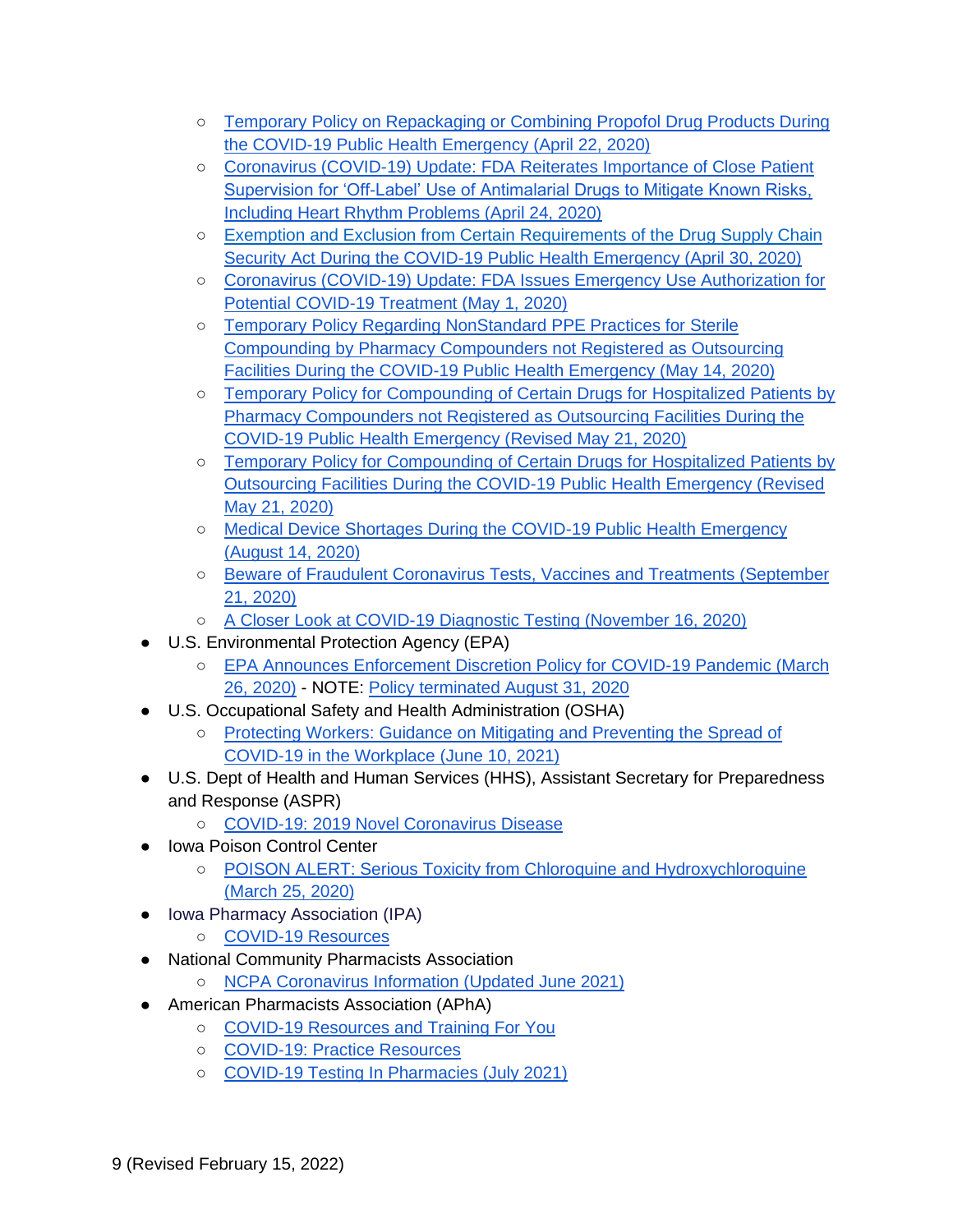- <span id="page-9-0"></span>● The Joint Commission
	- o [Coronavirus \(COVID-19\) Information and Resources](https://www.jointcommission.org/covid-19/?mkt_tok=eyJpIjoiWkRVelltVmhNamN4T0dKbSIsInQiOiJkTXRvdkkzVlZseVwvUFlic1haNE1yeG5BT2VSTWhqd3B5NHVSVFdQMHhGaTFsWEhHblYxNTVMQVBVZUNPVkRDa1dwWlZrMWRsTW40NTUxdmFLekJHOTBoQzlaSUIrbm85XC9xTEgybEFrRkRpNHdNNEVSbnhRSXJhSitHT3Z1QXBRIn0%3D)
- <span id="page-9-1"></span>● National Council for Prescription Drug Programs (NCPDP)
	- [NCPDP Emergency Preparedness Information](https://www.ncpdp.org/NCPDP/media/pdf/NCPDPEmergencyPreparednessInformation.pdf)
- <span id="page-9-2"></span>● Centers for Medicare & Medicaid Services (CMS)
	- [Medicare Pharmacies and Other Suppliers May Temporarily Enroll as](https://www.cms.gov/files/document/se20017.pdf)  [Independent Clinical Diagnostic Laboratories to Help Address COVID-19 Testing](https://www.cms.gov/files/document/se20017.pdf)  [\(May 8, 2020\)](https://www.cms.gov/files/document/se20017.pdf)
	- CMS and CDC announce provider reimbursement available for counseling [patients to self-isolate at time of COVID-19 testing](https://www.cms.gov/newsroom/press-releases/cms-and-cdc-announce-provider-reimbursement-available-counseling-patients-self-isolate-time-covid-19) [\(July 31, 2020\)](https://www.cms.gov/newsroom/press-releases/cms-and-cdc-announce-provider-reimbursement-available-counseling-patients-self-isolate-time-covid-19)

## <span id="page-9-3"></span>**OPERATING OR CLOSING PHARMACIES**

#### <span id="page-9-4"></span>Question: Can our pharmacy adjust our hours of operation?

Answer: Yes. The Board's rules do not mandate that your pharmacy be open a minimum number of hours or days. It is highly recommended that you provide updated information as far in advance and to the extent possible to your patients. For a telepharmacy operation, the hours of operation of the telepharmacy site are required to be in the agreement with the managing pharmacy, so the sites are encouraged to be in communication with each other and patients to modify hours of operation.

#### <span id="page-9-5"></span>Question: Can our pharmacy convert to a closed-door or delivery-only operation temporarily?

Answer: Yes. The Board's rules do not require a general pharmacy license to be open to the public. The pharmacy is encouraged to provide advanced notice, to the extent possible, to the pharmacy's patients and prescribers, as well as signage on the pharmacy exterior to provide information to customers.

### <span id="page-9-6"></span>Question: What are the Board's expectations if a pharmacy has to close entirely?

Answer: If a pharmacy is going to close entirely:

- The pharmacist-in-charge or owner should notify [Board staff](https://pharmacy.iowa.gov/contact-us) prior to the closing, or as soon as possible after closing (if prior notification is not reasonably possible).
- Patients should be notified prior to the closing, or as soon as possible after closing (if prior notification is not reasonably possible). The notification should provide information about how patients can have their prescription(s) transferred or instruct that they will need to obtain new prescriptions from their provider to be filled at a different pharmacy.
- Clinics, hospitals, and prescribing practitioners from which the pharmacy receives prescriptions should be notified to the extent reasonably possible.
- If the pharmacy plans to reopen at a later date, the above notifications should include the anticipated reopening date.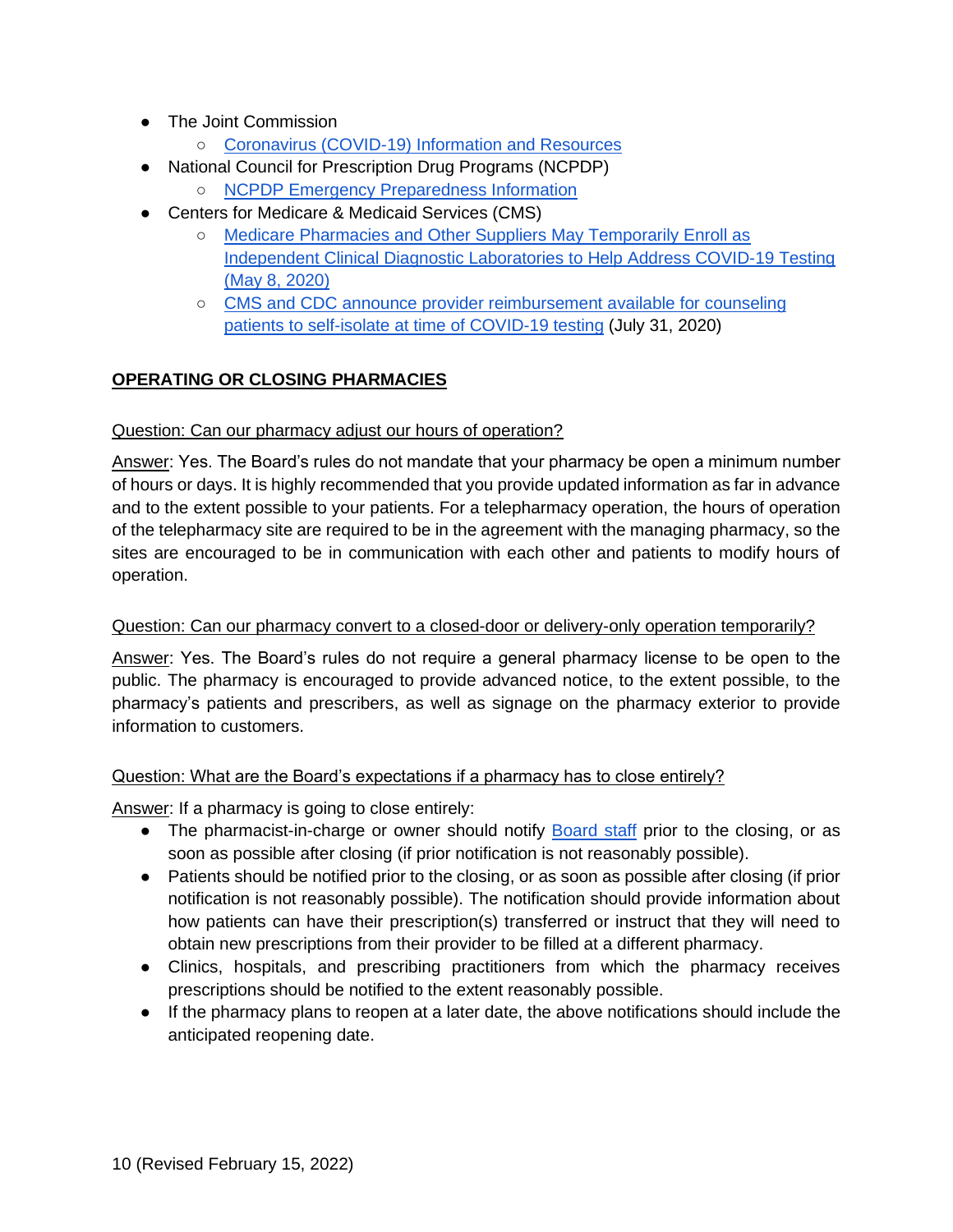### <span id="page-10-0"></span>Question: Does the Board have recommendations for pharmacies that continue operating?

Answer: In addition to the recommendations elsewhere in this document, pharmacies should consider the following actions when staff are working in a pharmacy that remains open to the public:

- Encourage customers to buy over-the-counter medications (without hoarding) and to refill prescriptions before they become exposed to or infected with COVID-19 (keeping in mind that *individuals do not always know if they have been exposed or infected*).
- Establish a process for reducing or eliminating the amount of time customers wait in line to pick up filled prescriptions - especially those who are at most risk. Suggestions include:
	- Maximize (or require) use of drive-through window(s) or implement curbside pick up options
	- Initiate an appointment process for prescription pick up
	- $\circ$  Limit the number of patients that can be in the pharmacy area at one time
	- Initiate prescription delivery services (note that prescription delivery is a task that does not require Board registration)
- Implement infection control procedures:
	- When possible, staff should maintain a distance of 6 feet from patients or other staff members; some pharmacies have placed tape on the floor in 6-foot increments to distance customers from each other
	- Require patient mask use if observed to be symptomatic
	- Regularly clean and disinfect counters, waiting areas, and other spaces especially where public interaction occurs.
	- Place alcohol-based hand sanitizer with at least 60% isopropyl alcohol or ethyl alcohol next to the cash register or check-out area so people can sanitize their hands after using common items, like pens.
	- Staff should wash hands with soap and warm water frequently and for at least 20 seconds. (You can download and print: [IDPH Hand Washing Sign\)](https://idph.iowa.gov/Portals/1/userfiles/128/handwashing%20poster%202017.pdf)
	- Staff should avoid touching eyes, nose, and mouth.
	- Staff should cover coughs and sneezes with a tissue and discard.
	- Regularly monitor all staff for illness. Staff members should stay home if they have symptoms of any respiratory infection.
	- Some businesses have put in place temporary barriers to limit transmission when customer distance cannot be at least 6 feet, such as plexiglass barriers and hanging clear plastic shower liners.
	- $\circ$  Consider limiting the number of patrons allowed in the store at any given time.
- Identify staffing contingency plans sooner than later to identify temporary staff that could be called to work in the event existing staff is unavailable due to illness.
- Ensure pharmacy policies and procedures are current and readily available should temporary personnel be utilized and current staff is not available to provide needed information.
- Review [CDC COVID-19 web page](https://www.cdc.gov/coronavirus/2019-ncov/index.html) for the most current recommendations.
- Review [Interim Infection Prevention and Control Recommendations for Healthcare](https://www.cdc.gov/coronavirus/2019-ncov/hcp/infection-control-recommendations.html?utm_medium=email&utm_source=govdelivery)  [Personnel During the Coronavirus Disease 2019 \(COVID-19\) Pandemic f](https://www.cdc.gov/coronavirus/2019-ncov/hcp/infection-control-recommendations.html?utm_medium=email&utm_source=govdelivery)or updated guidance from CDC.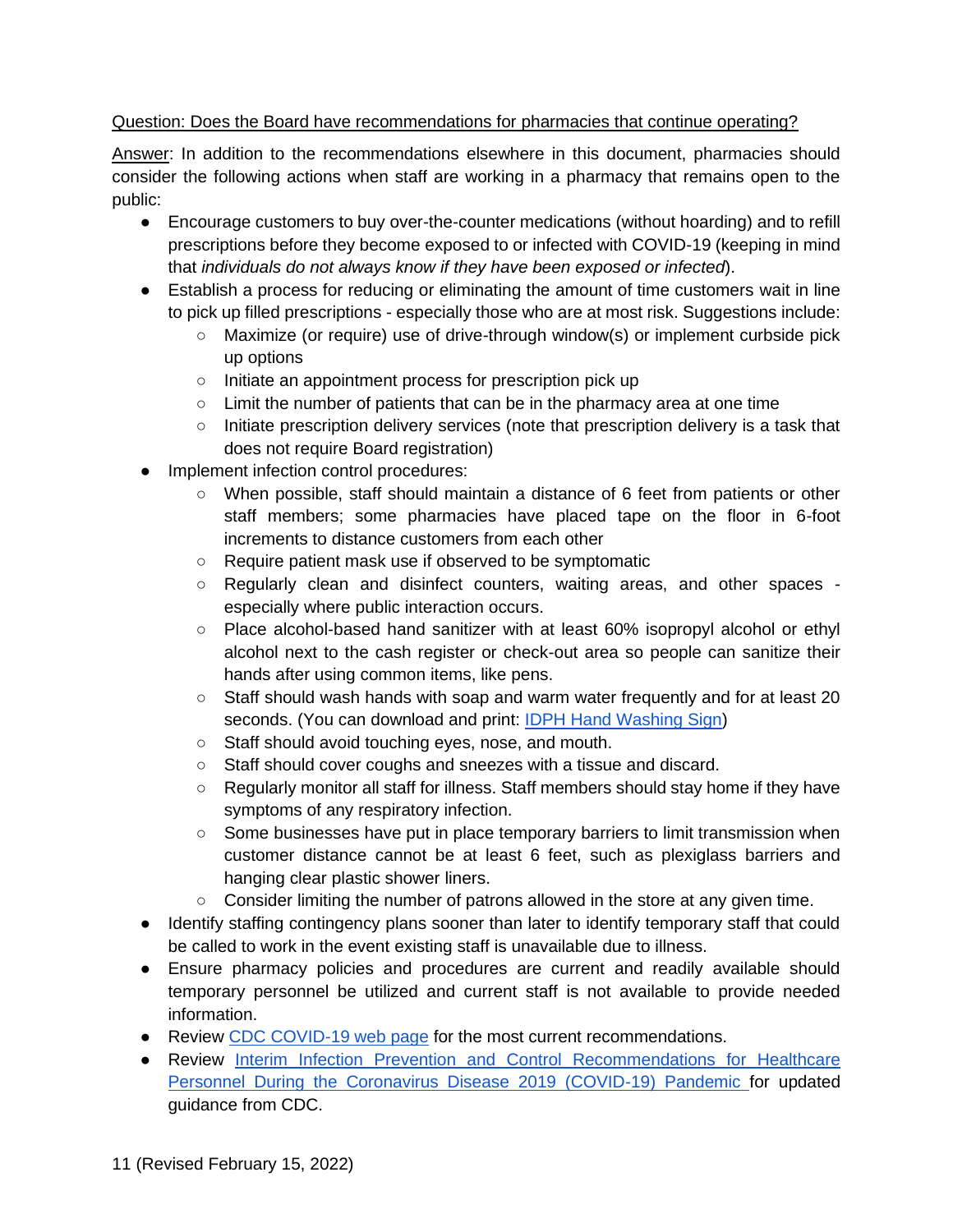<span id="page-11-0"></span>Question: Can an out-of-state pharmacy which is NOT licensed in Iowa ship prescriptions to patients located in Iowa without obtaining a license?

Answer: No. A pharmacy intending to ship prescriptions to Iowans in this state must hold an Iowa pharmacy license.

<span id="page-11-1"></span>Question: Can an out-of-state wholesaler or drug distributor which is NOT licensed in Iowa ship prescription drug products into Iowa?

Answer: No. A distributor intending to distribute drug products into this state must hold an appropriate license. A manufacturer must hold a Limited Distributor license while a wholesaler (if it meets the federal definition of a wholesaler) must hold a Wholesale Distributor license. The Board is acutely concerned about the potential for black or gray market operations which may be engaged in the distribution of counterfeit drug products and will take all necessary actions to prohibit those operations in Iowa.

### <span id="page-11-2"></span>**PRESCRIPTION DISPENSING / DELIVERY**

<span id="page-11-3"></span>Question: Our pharmacy provides a home delivery service. Our drivers may be exposed to COVID-19 if they have to enter a home to get someone to sign for the delivery of the prescription. Do we have to get the signature?

Answer: No. The Board's rules do not require a patient's signature at delivery. The pharmacy may need to inquire with the patient's third-party payer to determine signature requirements. The Iowa Pharmacy Association may also have additional information as it relates to insurer issues. Visit **[Iowa Pharmacy Association's website](https://www.iarx.org/) for more information. Additional information relating to** Medicare and CMS actions can be found at [CMS Newsroom.](https://www.cms.gov/newsroom)

<span id="page-11-4"></span>Question: Our pharmacy sometimes delivers filled prescriptions to the workplace of the patient or to a caregiver's workplace. Do the filled prescriptions have to be delivered directly to the patient or caregiver, or can they be dropped off at a central location, like a reception desk?

Answer: The Board adopted an amendment to 657 IAC 8.15 for delivery of prescriptions. The amended rule, effective April 29, 2020, says:

**657—8.15(155A) Delivery of prescription drugs and devices.** A prescription order may be delivered to a patient at any location licensed as a pharmacy. Alternatively, a pharmacy may use the mail, a common carrier, or personal delivery to deliver a prescription order to any location requested by the patient. A pharmacy that delivers prescription orders by one or more alternate methods shall have policies and procedures to ensure patient confidentiality, prescription order accountability, and proper storage of prescription orders during delivery. When counseling is required pursuant to rule [657—6.14\(](https://www.legis.iowa.gov/docs/iac/rule/657.6.14.pdf)155A), oral counseling shall be provided before the prescription order is delivered to the patient. Documentation of the delivery of prescription orders shall be maintained by the pharmacy for at least two years from the date of delivery. The term "patient" includes the patient and the patient's authorized representatives.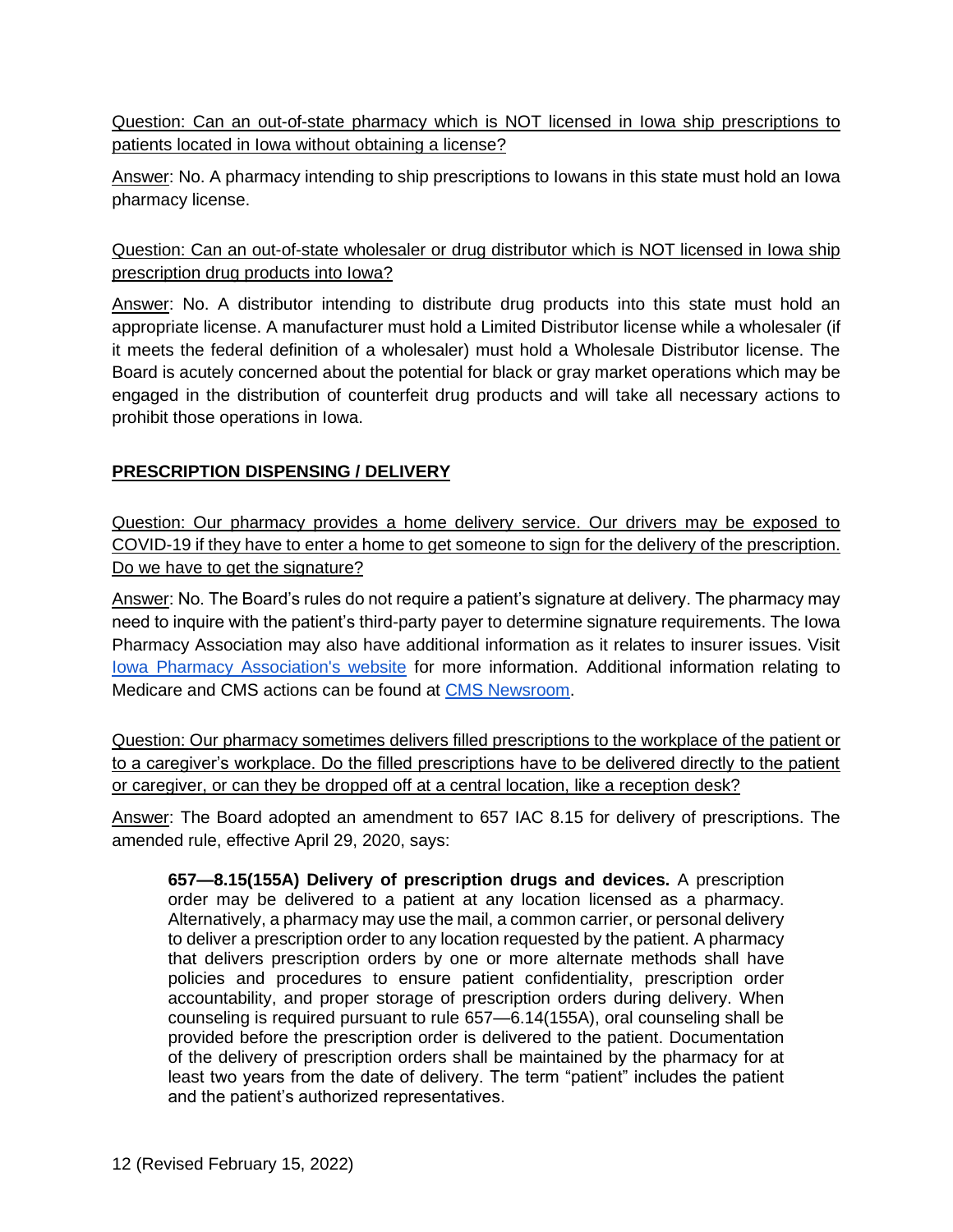As such, pharmacies may implement procedures as allowed by the amended rule to provide prescription delivery services to patients as they request, ensuring patient confidentiality, accountability, and proper storage of the medication(s).

<span id="page-12-0"></span>Question: Our pharmacy delivers filled prescriptions to patients who reside in assisted-living facilities. Some of those facilities have asked that deliveries be dropped off at a central location, staffed by a registered nurse or licensed practical nurse. Can we do that?

Answer: Yes. Under the Board's adopted amendment to 657 IAC 8.15 (see previous question for text of amended rule) for prescription delivery, the pharmacy can deliver a patient's prescription to any location of the patient's choice, as long as the pharmacy can ensure patient confidentiality, accountability, and proper storage of the medication(s).

<span id="page-12-1"></span>Question: Can my pharmacy set up a "curbside delivery" service, with patients being asked to drop off written prescriptions and pick up their filled prescriptions outside of the pharmacy building?

Answer: Yes. The pharmacy needs to ensure the adjusted procedures ensure patient confidentiality, accountability, and proper storage of medication(s). If a patient requires counseling and the counseling was not provided in advance of the patient picking up the medication (preferable), staff working the "curbside delivery" location must gather from the patient a phone number at which the patient may be contacted for the pharmacist to call to provide counseling.

### <span id="page-12-2"></span>**PHARMACY PRACTICE (Prescription limitations, Patient Counseling, Substitution)**

<span id="page-12-3"></span>Question: We have a patient who is out of refills for a medication. We have been unable to get a response from the patient's prescriber. Can we refill the prescription without authorization?

Answer: Unless it's a controlled substance, yes. [Iowa Code section 155A.29](https://www.legis.iowa.gov/docs/code/155A.29.pdf) currently authorizes pharmacists to exercise professional judgment by refilling a prescription one time without prescriber authorization *if all of the following are true*:

- a. The pharmacist is unable to contact the prescriber after reasonable effort.
- b. Failure to refill the prescription might result in an interruption of therapeutic regimen or create patient suffering.
- c. The pharmacist informs the patient or the patient's representative at the time of dispensing, and the practitioner at the earliest convenience, that prescriber reauthorization is required.

Answer: If it's a controlled substance, federal regulation has not been amended or lifted, to date, to allow renewal of a controlled substance prescription without prescriber authorization.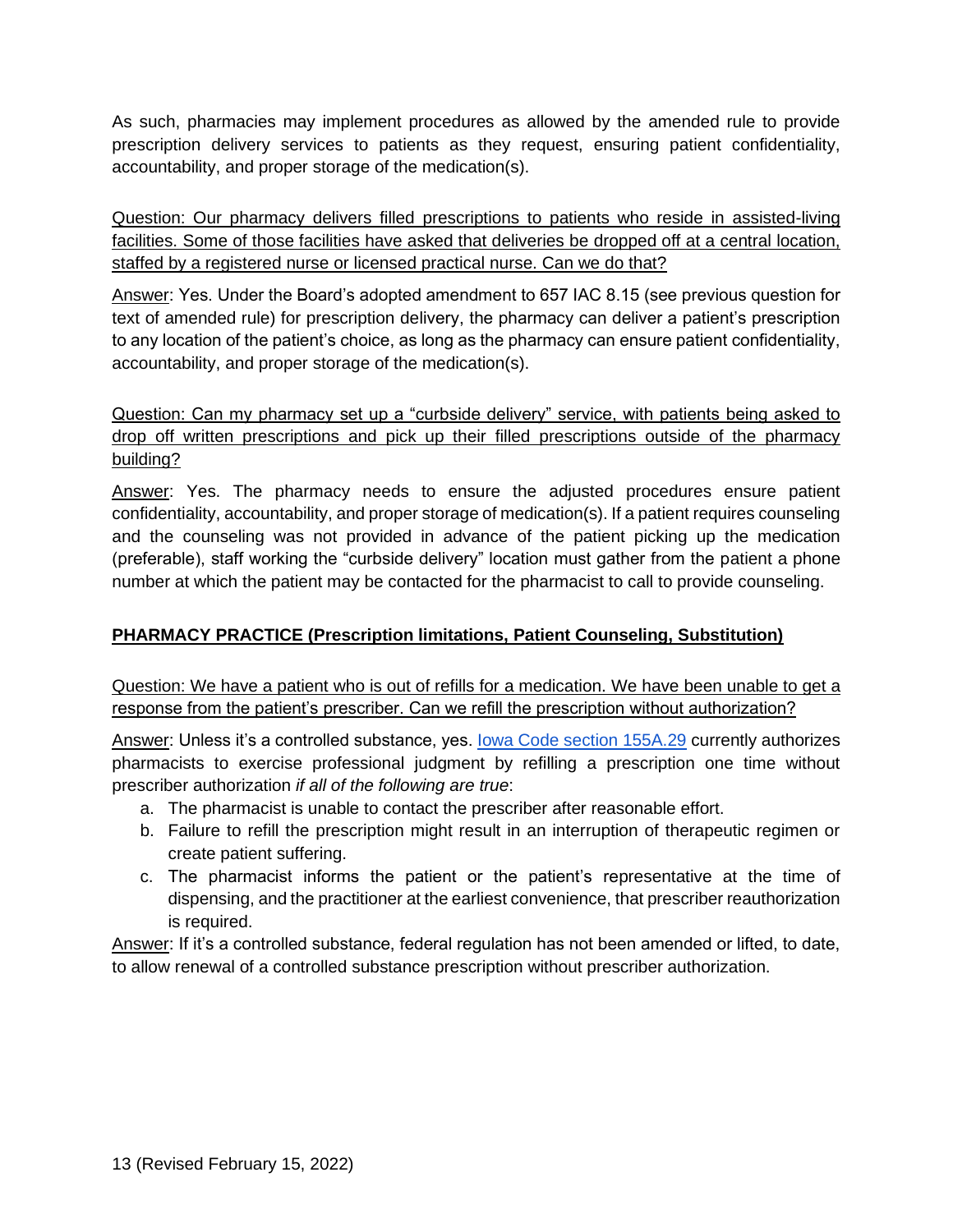<span id="page-13-0"></span>Question: A patient has come to my pharmacy to get a prescription filled because the patient's regular pharmacy has closed indefinitely. My staff has also been unable to contact the prescriber due to their clinic being closed. Can I fill the prescription without getting the required transfer or new prescription from the prescriber?

Answer: Unless it's a controlled substance, yes. lowa Code section 155A.29 currently authorizes pharmacists to exercise professional judgment by refilling a prescription one time without prescriber authorization *if all of the following are true*:

- a. The pharmacist is unable to contact the prescriber after reasonable effort.
- b. Failure to refill the prescription might result in an interruption of therapeutic regimen or create patient suffering.
- c. The pharmacist informs the patient or the patient's representative at the time of dispensing, and the practitioner at the earliest convenience, that prescriber reauthorization is required.

### <span id="page-13-1"></span>Question: Can our pharmacy discontinue provision of face-to-face counseling?

Answer: Yes, as long as the pharmacy has some equivalent method to provide the needed information to the patient. Board rule 8.15 requires oral counseling to occur before a prescription order is delivered to a patient in situations where counseling is required pursuant to rule 6.14.

<span id="page-13-2"></span>Question: Is a pharmacist authorized to engage in therapeutic interchange of a medication when or if the prescribed medication is not available, without contacting the prescribing physician for authorization?

<span id="page-13-3"></span>Answer: No. This regulatory relief provision terminated June 30, 2021.

### Question: How do I handle prescriptions which are subject to REMS laboratory testing?

Answer: Please review [Coronavirus \(COVID-19\) Update: FDA provides update on patient access](https://www.fda.gov/news-events/press-announcements/coronavirus-covid-19-update-fda-provides-update-patient-access-certain-rems-drugs-during-covid-19?utm_campaign=032220_PR_FDA%20provides%20update%20on%20patient%20access%20to%20certain%20REMS%20drugs%20during%20COVID-19&utm_medium=email&utm_source=Eloqua)  [to certain REMS drugs during COVID-19 public health emergency](https://www.fda.gov/news-events/press-announcements/coronavirus-covid-19-update-fda-provides-update-patient-access-certain-rems-drugs-during-covid-19?utm_campaign=032220_PR_FDA%20provides%20update%20on%20patient%20access%20to%20certain%20REMS%20drugs%20during%20COVID-19&utm_medium=email&utm_source=Eloqua) for guidance.

# <span id="page-13-4"></span>Question: My pharmacy has been presented with a prescription issued by a practitioner who is not currently licensed in Iowa. Is this a legal prescription?

Answer: As of February 16, 2022, all emergency provisions relating to the licensure of practitioners practicing or treating patients in this state have been rescinded; as such, any practitioner who is practicing within Iowa or who is treating patients who are located in Iowa, including via telehealth services, must hold an Iowa license with the appropriate licensing authority.

### <span id="page-13-5"></span>Question: Is the electronic prescribing mandate waived during this state of emergency?

Answer: No; however Iowa Code provides a number of exemptions for the mandate, including an emergency. Under current Board rule, an emergency is defined as including, *but not being limited to*, issuing a prescription to meet the immediate care needs of a patient after hours when a prescriber may not have access to their electronic prescribing system. In keeping with the current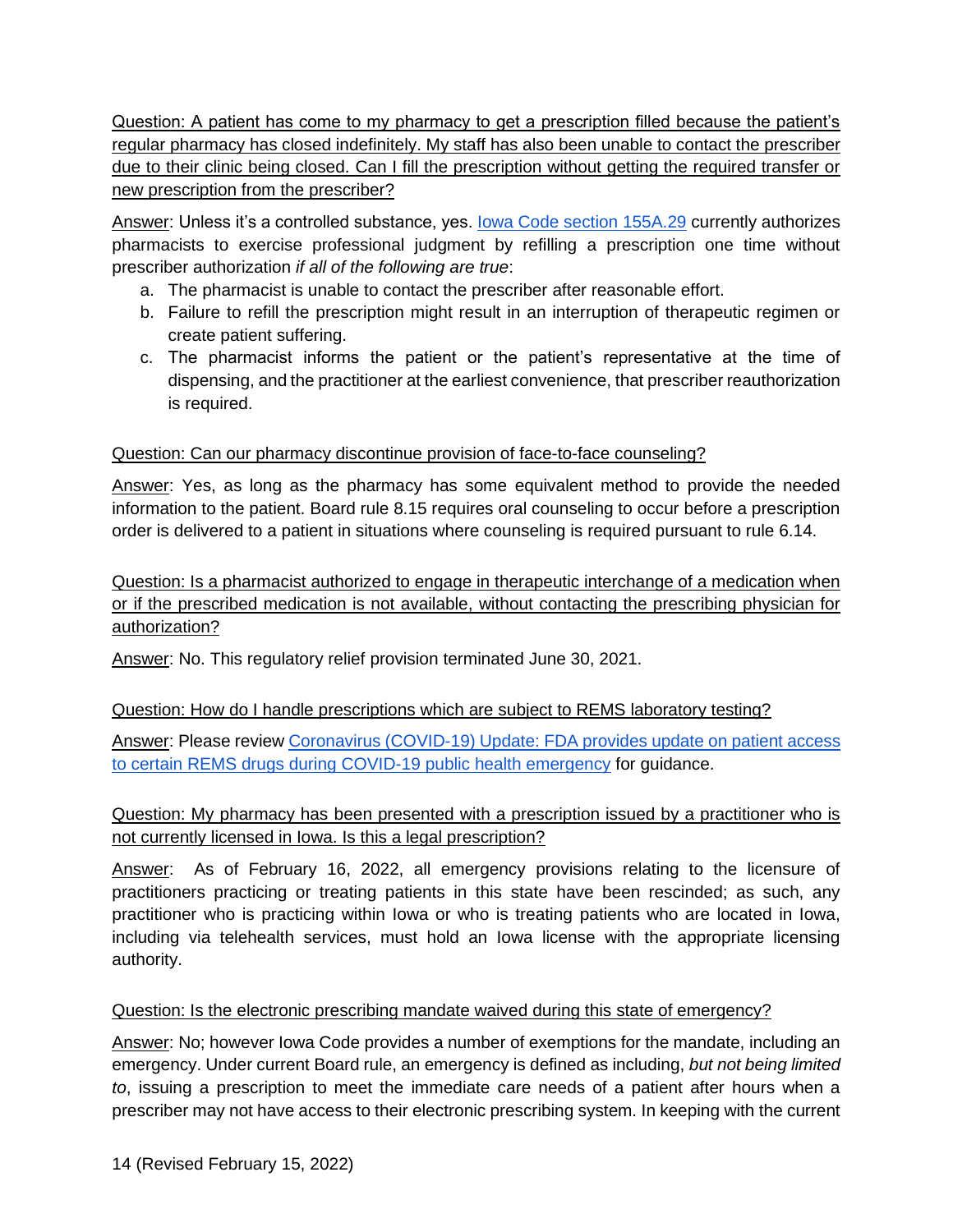exemption for emergency situations, a practitioner may transmit a prescription via other than electronic methods in a situation that they deem is an emergency, including when they may not be able to access their electronic prescribing system. Prescribers are encouraged to seek additional guidance from their professional licensing board as those boards are tasked with enforcement of the mandate.

<span id="page-14-0"></span>Question: Did Governor Kim Reynolds suspend the rules relating to procedures for authentication of verbal orders and standing orders?

Answer: Previously, but the provision has expired. The current regulatory provisions are reinstated and enforceable.

## <span id="page-14-1"></span>**CONTROLLED SUBSTANCES**

<span id="page-14-2"></span>Question: Is my pharmacy allowed to skip the signature requirement for over-the-counter sales of pseudoephedrine or over-the-counter dispensing of schedule V cough syrups?

Answer: No. Further, [DEA Guidance relating to the signature requirement for pseudoephedrine](https://www.deadiversion.usdoj.gov/faq/coronavirus_faq.htm#PSEUDO)  [logbooks](https://www.deadiversion.usdoj.gov/faq/coronavirus_faq.htm#PSEUDO) continues to require the signature of the purchaser.

### <span id="page-14-3"></span>Question: I heard the DEA has relaxed some of the regulations on phoned-in emergency CII prescriptions?

Answer: Yes, on March 27, 2020, the DEA published [Guidance relating to oral emergency CII](https://www.deadiversion.usdoj.gov/GDP/(DEA-DC-021)(DEA073)%20Oral%20CII%20for%20regular%20CII%20scirpt%20(Final)%20+Esign%20a.pdf)  [prescriptions](https://www.deadiversion.usdoj.gov/GDP/(DEA-DC-021)(DEA073)%20Oral%20CII%20for%20regular%20CII%20scirpt%20(Final)%20+Esign%20a.pdf) which provides temporary exemptions to two required components of an oral emergency CII prescription. The Guidance allows prescribers to 1) submit the follow-up prescription to the pharmacy within 15 days (current regulation requires 7 days) and 2) submit the follow-up prescription via alternate methods, such as via facsimile or by a photograph or scan of the prescription sent to the pharmacy. Note that emergency prescriptions still must be transmitted directly from the prescriber to a pharmacist and that the follow-up prescription must still include all the required elements, including the notation "Authorization for Emergency Dispensing." Pharmacists are encouraged to solicit the intended method of submission for the follow-up prescription from the prescriber during the initial phone call and document the relevant information for subsequent verification (e.g., ask the prescriber to identify how the follow-up prescription will be submitted and document the fax number or email address from which the prescription will be provided for subsequent verification).

<span id="page-14-4"></span>Question: I heard that the DEA has temporarily paused its regulation which limits distribution of controlled substances to another registrant to 5% of the registrant's annual dispensing/distribution?

Answer: Yes, due to the COVID-19 pandemic and the challenges posed, DEA has issued this [Letter to DEA Practitioners](https://www.deadiversion.usdoj.gov/GDP/(DEA-DC-029)(DEA085)_DEA_5_percent_practitioner_exception_(final).pdf) on April 13, 2020 in which it grants a temporary exception to 21 CFR 1307.11. If a registrant is compliant with all other aspects of distribution (such as security,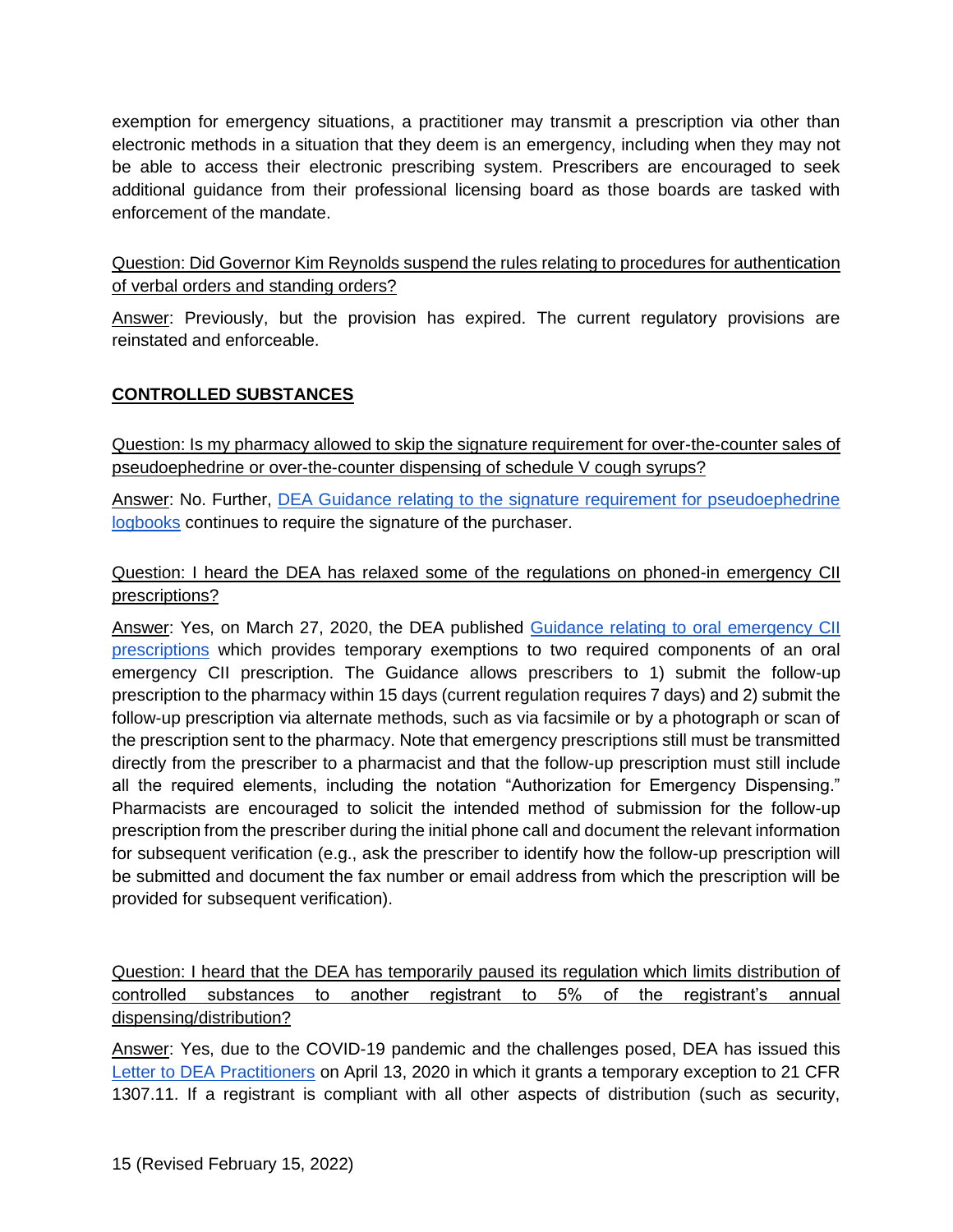recordkeeping, etc.), the DEA will not limit a registrant's distribution to 5% of its annual dispensing/distribution. The temporary authorization is backdated to January 1 and extends through the end of the national disaster emergency declaration. Upon the expiration of the national disaster emergency, the registrant will only have to count any distribution from that point through the end of the calendar year in its annual distribution calculation. Pharmacies should note that any distribution of prescription drug products, including controlled substances, are subject to the federal drug supply chain security act conditions, unless the distribution is an exempted transaction (such as to meet a specific patient need or in response to a public health emergency).

## <span id="page-15-0"></span>Question: I heard that the DEA has temporarily authorized DEA-registered hospitals and clinics to have controlled substances delivered to and handled by a satellite hospital/clinic which is not DEA-registered?

Answer: Yes, under very specific parameters, DEA will allow a DEA-registered hospital/clinic, under its existing DEA registration, to handle controlled substances at a satellite hospital/clinic location (one or more). The parameters include, but are not limited to, the satellite hospital/clinic was set up to provide temporary services connected to the public health emergency resulting from the COVID-19 pandemic, certain records are maintained, and that physical security and effective controls against diversion are maintained. Hospitals or clinics which may be subject to the DEA allowance must review and maintain compliance with the [DEA Letter to Hospitals/Clinics,](https://www.ashp.org/-/media/assets/advocacy-issues/docs/GRD-Hospital-Clinic-Registration-Exception.ashx?la=en&hash=E0272AD8AF1CAEE4A367D83F2610347E537ADE4E)  [Manufacturers, and Distributors \(April 10,](https://www.ashp.org/-/media/assets/advocacy-issues/docs/GRD-Hospital-Clinic-Registration-Exception.ashx?la=en&hash=E0272AD8AF1CAEE4A367D83F2610347E537ADE4E) 2020).

## <span id="page-15-1"></span>Question: Can registered pharmacies postpone DEA biennial controlled substance inventories during the nationwide public health emergency declared by the Secretary of Health and Human Services on January 31, 2020, as a result of the Coronavirus Disease 2019 (COVID-19)?

Answer: No. A biennial inventory is required under the Controlled Substances Act (CSA) as enacted by Congress. **[21 U.S.C. 827](https://www.deadiversion.usdoj.gov/21cfr/21usc/827.htm)**(a)(1) requires that "every registrant under [Subchapter I-Control and Enforcement] shall, on May 1, 1971, or as soon thereafter as such registrant first engages in the manufacture, distribution or dispensing of controlled substances, and every second year thereafter, make a complete and accurate record of all stocks thereof on hand, except that the regulations prescribed under this section shall permit each such biennial inventory (following the initial inventory required by this paragraph) to be prepared on such registrant's regular general physical inventory date (if any) which is nearest to and does not vary by more than six months from the biennial date that would otherwise apply." As such, the statutory text of the CSA requires registrants engaged in the manufacture, distribution, and dispensing of controlled substances to conduct an inventory no less often than biennially. DEA's regulations implementing this provision permit such registrants to conduct the inventory "on any date which is within two years of the previous biennial inventory date," but the regulations, like the statute, do not permit the inventory to be delayed beyond two years. **[21 CFR 1304.11](https://www.deadiversion.usdoj.gov/21cfr/cfr/1304/1304_11.htm)**. No waiver or exemption is currently in effect to excuse general compliance with this requirement for dispensers, including pharmacies. Any questions about the applicability of these requirements to a registrant's particular situation should be directed to the Diversion Control Division Policy Section at (571) 362-3260.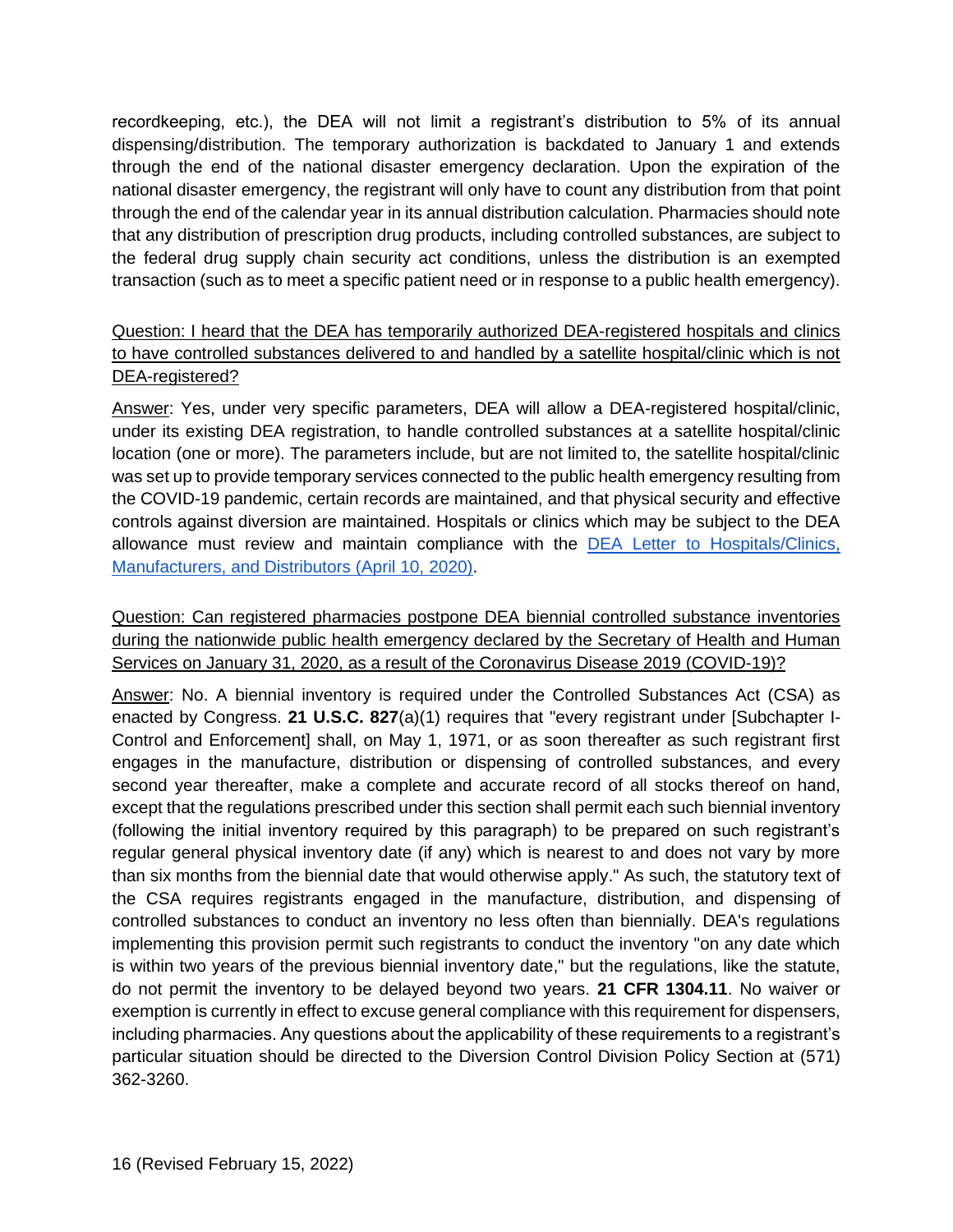### <span id="page-16-0"></span>**REMOTE PROCESSING**

## <span id="page-16-1"></span>Question: Will the Board allow pharmacists and technicians to work remotely from home in order to complete duties that would normally have to occur within a licensed pharmacy?

Answer: Previously, but with the discontinuation of the regulatory relief in Governor Reynolds' Proclamations of Disaster Emergency and the Board's withdrawal of its statement on enforcement discretion, pharmacies are now expected to comply with all laws and rules relating to the practice of pharmacy, including the pharmacist supervision of technicians. The Board will be reviewing the issue and assessing a potential rule change to allow this practice in the future.

### <span id="page-16-2"></span>Question: Can pharmacists and technicians working in a pharmacy be remotely involved in the dispensing process of another pharmacy?

Answer: Yes, as long as the pharmacies involved have the appropriate hardware and software to exchange the necessary data to safely and securely perform the tasks and that work completed by technicians that would otherwise be verified by a pharmacist continues to be verified by a pharmacist.

## <span id="page-16-3"></span>**CONTINUING EDUCATION / TRAINING**

<span id="page-16-4"></span>Question: My CPR certification is due to expire soon and the training organization has indefinitely suspended all in-person training. Will I have to discontinue administering immunizations until I can complete certification?

Answer: No. Federal HHS issued a [4th amendment](https://www.phe.gov/Preparedness/legal/prepact/Pages/4-PREP-Act.aspx) to its PREP Act to specifically identify that the CPR training requirement in its authorizations for immunizations may be satisfied by an online program which has achieved accreditation by the ACPE, American Nurses Credentialing Center, or Accreditation Council for Continuing Medical Education. The board will recognize CPR certification with at least one of these accreditation credentials for the period of the CPR certification. While the Board's preference is that an immunizer receive a hands-on competency evaluation (some programs offer these remotely) per its rules, it will exercise enforcement discretion for individuals who attain CPR certification per the guidelines of the HHS under the PREP Act.

### <span id="page-16-5"></span>**PHARMACY PERSONNEL / LICENSING ISSUES**

<span id="page-16-6"></span>Question: Can the pharmacy utilize store employees who are not currently registered with the Board in any capacity to assist with duties normally handled by registered pharmacy support persons, such as entering the pharmacy to assist with handling payment transactions for prescriptions?

Answer: No.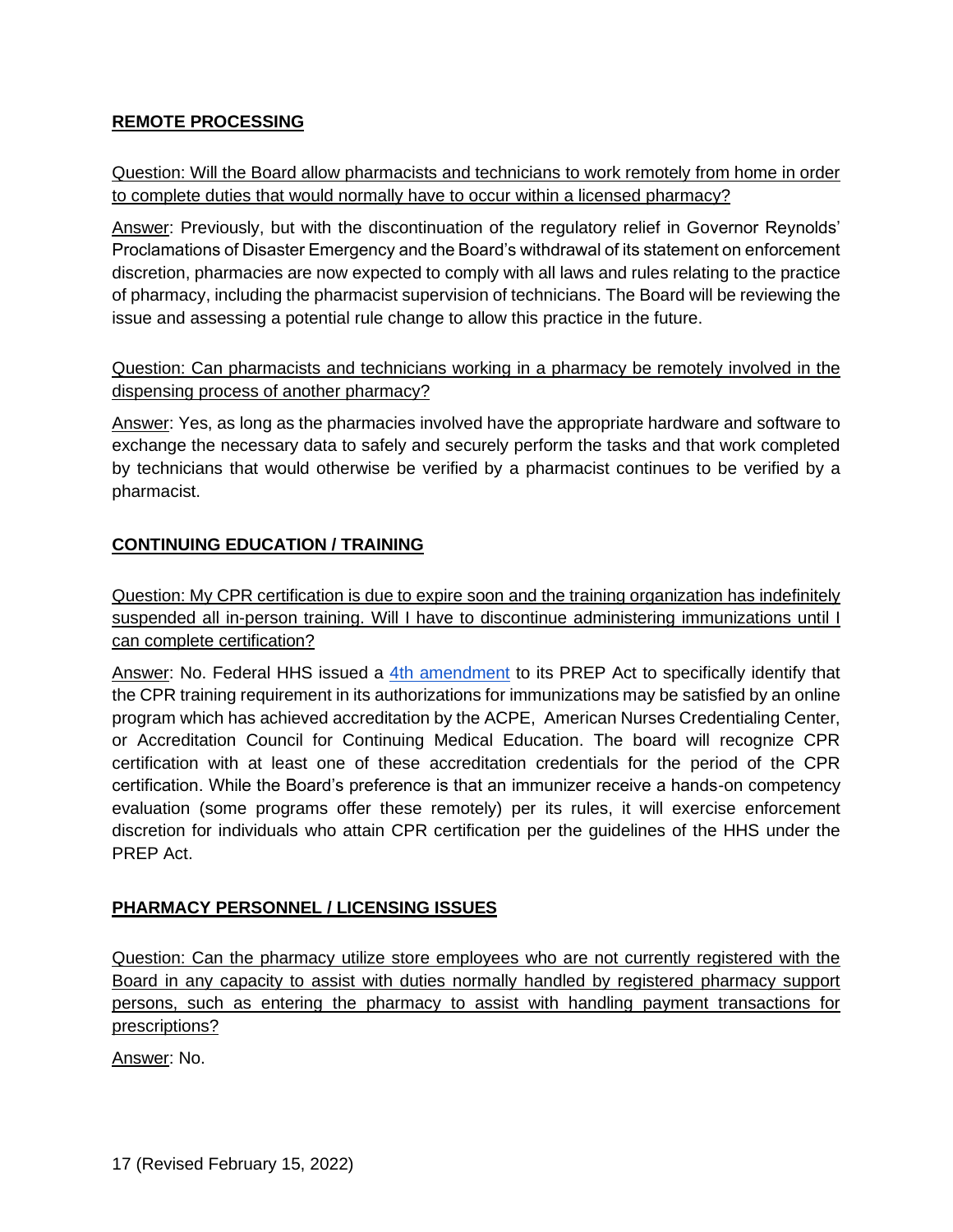<span id="page-17-0"></span>Question: Can a pharmacist that is licensed and in good standing in another state perform work inside Iowa or remotely from another state?

Answer (non-IA-licensed RPh working in out-of-state pharmacy): Pharmacists who work in an Iowa-licensed non-resident pharmacy may provide pharmacist services for Iowa patients without specifically holding an Iowa pharmacist license.

Answer (non-IA-licensed RPh working in Iowa pharmacy): A pharmacist who is working in an Iowa pharmacy shall hold an active Iowa pharmacist license.

### <span id="page-17-1"></span>Question: A member of my staff is believed to be infected with COVID-19. When can they return to work?

<span id="page-17-2"></span>Answer: Refer to current CDC guidance.

## Question: What are the recommendations for pharmacy personnel who believe they have been exposed to coronavirus?

<span id="page-17-3"></span>Answer: Refer to [IDPH Isolation Guidance for Essential Services Personnel \(March 22, 2020\).](https://idph.iowa.gov/Portals/1/userfiles/7/3222020UpdatedIsolation%20guidance%20for%20Iowa%20essential%20services%20personnel.pdf)

## Question: Is the Board waiving licensure requirements for manufacturers to ship COVID-19 pointof-care test kits into Iowa?

Answer: The Board has not relaxed licensure requirements for entities part of the drug supply chain, as part of the Board's mission to protect the health, safety and welfare of Iowans. That said, a manufacturer which does not qualify as a wholesale distributor under federal law would be covered under the Board's Limited Distributor Licensure requirements. If the distribution is limited to "distribution of medical devices exclusively to a health care practitioner for use in the normal course of professional practice ("professional use")", licensure is optional.

## <span id="page-17-4"></span>Question: Can my pharmacy or hospital order COVID-19 testing kits from a wholesale distributor that is not licensed in Iowa?

Answer: If the wholesaler's distribution into Iowa is limited to medical devices (such as COVID testing kits) to a health care practitioner for use in the normal course of professional practice ("professional use"), yes. This distribution activity is covered under the Board's "optional licensure" with a Limited Distributor License. The wholesaler would not be authorized to distribute any prescription drug product (such as albuterol inhalers, etc.) without prior licensing as a wholesale distributor in Iowa.

### <span id="page-17-5"></span>Question: Can my pharmacy engage a nurse to assist with COVID vaccine administration?

Answer: Yes, with some considerations.

Delegation: Since a pharmacist does not have the authority to delegate medication administration to a nurse, the pharmacy should be vaccinating under Dr. Stilley's (formerly Dr. Pedati's) standing order which delegates vaccine administration to a nurse (a registered nurse only, unless a registered nurse is on site to supervise a licensed practical nurse). Alternatively, if a nurse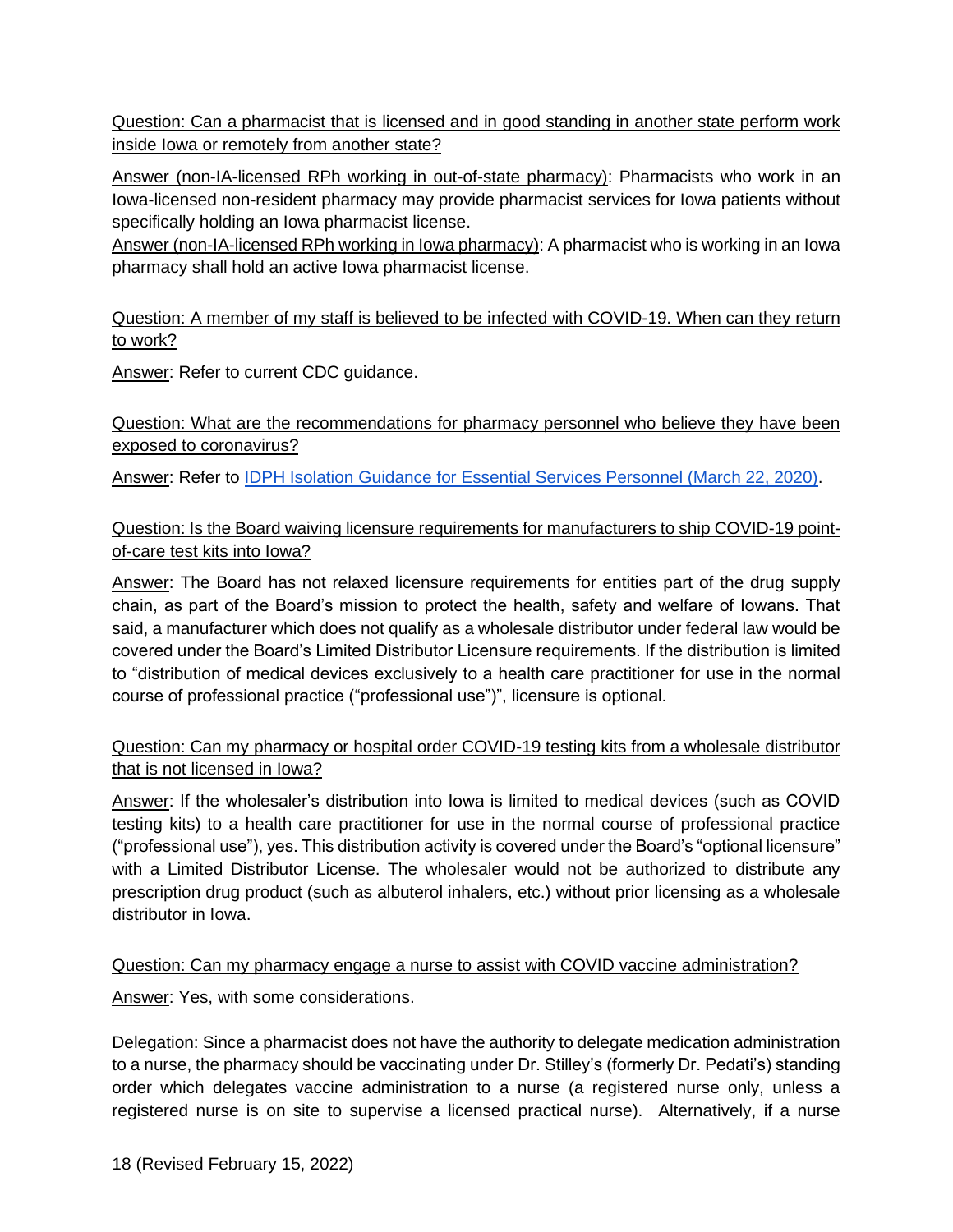registers as a technician trainee, a pharmacist can delegate the task of administering immunizations to a technician trainee in accordance with rule 3.17.

Board registration: If the nurse will be allowed access to the pharmacy, the nurse will need to be registered by the board as a pharmacy support person or a technician.

#### <span id="page-18-0"></span>**PHARMACIST SCOPE OF PRACTICE and PROTOCOLS**

<span id="page-18-1"></span>Question: Will the Board be temporarily expanding the scope of practice for pharmacists so that they can perform functions like conducting COVID-19 or rapid strep tests *with subsequent prescribing of appropriate antibiotics*?

Answer: On July 1, 2021, [SF 296](https://www.legis.iowa.gov/legislation/BillBook?ga=89&ba=sf296) became effective, which authorizes pharmacist to order and administer point-of-care testing and treatment for influenza, streptococcus A, and COVID-19 to patients ages six years and older pursuant to statewide protocols developed by the board in consultation with the department of public health.

The Board's approved statewide protocols for point-of-care test and treat can be found [HERE](https://pharmacy.iowa.gov/misc/statewide-protocols) for influenza and strep.

A SWP for COVID-19 test and treat is not currently under consideration by the Board, but pharmacists are authorized under the 9th amendment of the PREP Act Emergency Declaration to order and administer certain COVID-19 therapeutics (monoclonal antibodies, etc.).

<span id="page-18-2"></span>Question: If a vaccine is approved by FDA and available for administration to prevent the novel coronavirus, will pharmacists be authorized to administer the vaccine under the Board's statewide protocol?

Answer: Yes. When a vaccine is approved by FDA and added to the ACIP recommendation guidelines, a pharmacist is authorized to administer the vaccine to a patient pursuant to the Board's [statewide protocol for immunizations.](https://pharmacy.iowa.gov/sites/default/files/documents/2021/07/immunization_swp_v1.2_2021_approved_1.pdf) Under the Board's statewide protocol, a pharmacist is authorized to administer to patient's six months of age and older "other immunizations in response to a public health emergency." Beyond the federal public health emergency, COVID vaccines would be authorized only via a patient-specific prescription or the board-approved statewide protocol for the specific age-related vaccinations.

On September 29, 2020, the Iowa Department of Public Health issued a [letter to all health care](https://idph.iowa.gov/Portals/1/userfiles/61/covid19/vaccine/COVID-19%20Vaccine%20Provider%20Enrollment%20Letter%209_29_20%20%281%29.pdf)  [providers](https://idph.iowa.gov/Portals/1/userfiles/61/covid19/vaccine/COVID-19%20Vaccine%20Provider%20Enrollment%20Letter%209_29_20%20%281%29.pdf) about enrollment in the COVID-19 Vaccination Program. Any health care provider who wishes to participate in the Vaccination Program must complete the [CDC COVID-19 Vaccination](https://redcap.idph.state.ia.us/surveys/?s=PCT38E9TKW)  [Program Provider Agreement.](https://redcap.idph.state.ia.us/surveys/?s=PCT38E9TKW) At the link to the Provider Agreement, a health care provider can access a PDF version of the Agreement, but note that the Provider Agreement may only be submitted via the online survey. All providers who participate in the Vaccination Program are required to submit documentation of the administration to the state's vaccine registry. The Provider Agreement provides more information about the parameters of participating in the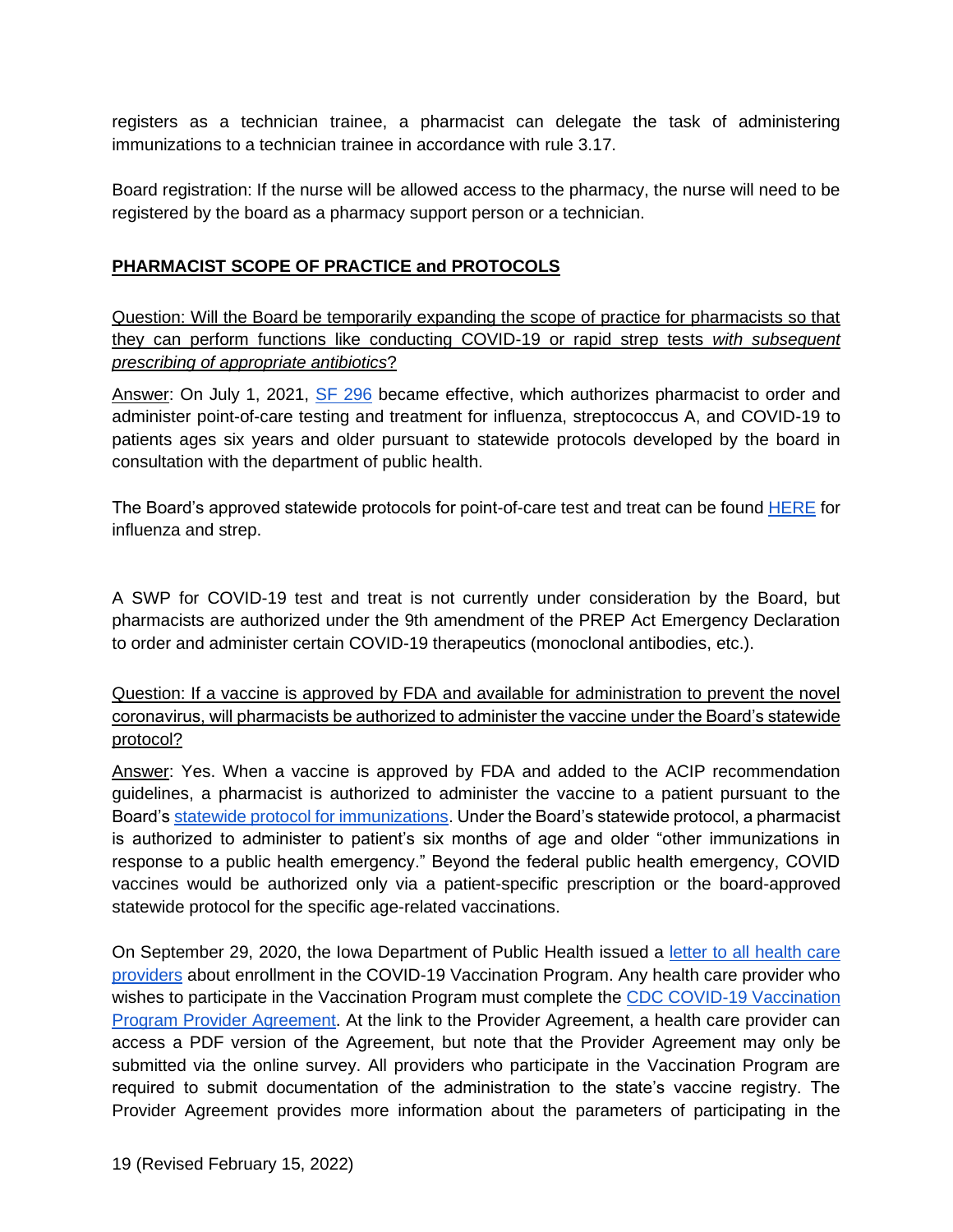Program. The Board encourages pharmacies to participate in the COVID-19 Vaccination Program to the extent possible, if the pharmacy has appropriate resources to do so. A statewide standing order for COVID vaccinations can be found [HERE.](https://pharmacy.iowa.gov/sites/default/files/documents/2021/11/vaccine_standing_order.ds_.pdf) Interim Director Garcia has issued a vaccine shortage order which can be found [HERE.](https://idph.iowa.gov/Portals/1/userfiles/61/covid19/vaccine/Vaccine%20Shortage%20Order%20Phase%201-A%20FIN.pdf)

More information about the COVID-19 Vaccination Program can be found at IDPH COVID-19 [Vaccine Information.](https://idph.iowa.gov/Emerging-Health-Issues/Novel-Coronavirus/Vaccine)

The Board encourages pharmacies to review their emergency kit to ensure adequate supplies of non-expired medications are available for adverse reactions to an immunization and encourages pharmacies to ensure patients remain under observation for an adequate period of time to ensure no emergency adverse reaction occurs.

### <span id="page-19-0"></span>Question: Following administration of a COVID vaccine, am I required to report the administration to the patient's primary care practitioner?

Answer: It depends.

- If the administration is pursuant to Dr. Stilley's order, the pharmacist/pharmacy is **not** required to report the administration of the vaccine (due to being for a public health emergency). *See* 657 IAC 39.10(7)"b"
- If the administration is pursuant to the Board's statewide protocol or the HHS order authorizing pharmacists to order and administer the vaccine, state law must be followed which requires reporting to the primary care practitioner, if known, "as soon as reasonably possible". *See* Iowa Code 155A.46(2)"b" and 657 IAC 39.11(5)

### <span id="page-19-1"></span>Question: Can my pharmacy conduct COVID-19 diagnostic and/or serologic tests?

Answer: Yes. The PREP Act and subsequent [HHS Guidance](https://www.hhs.gov/sites/default/files/authorizing-licensed-pharmacists-to-order-and-administer-covid-19-tests.pdf) authorize pharmacists to order and administer COVID testing, including serology tests, authorized by FDA. This authority provides pharmacists with the independent authority to order and administer a test without a specific order from a prescriber to do so. This authority extends only through the federal government's designation of the public health disaster. Pharmacist administration of COVID testing beyond the federal public health disaster must be pursuant to an order by a licensed healthcare practitioner authorized to prescribe.

The HHS Guidance authorizes pharmacists to order and administer COVID tests *which are authorized by FDA*. The pharmacist must ensure that the test to be administered is authorized by FDA either under a normal approval process or through the [FDA's Emergency Use Authorization](https://www.fda.gov/medical-devices/coronavirus-disease-2019-covid-19-emergency-use-authorizations-medical-devices/vitro-diagnostics-euas) process. *Pharmacists are not authorized to order and administer a COVID-19 test which has not received FDA authorization, even if it may be available in the marketplace.*

#### *Delegation of tasks to technicians*

As pharmacists consider engaging in any type of COVID-19 testing, they should continue to comply with laws and rules relating to pharmacist responsibilities for dispensing, delegation of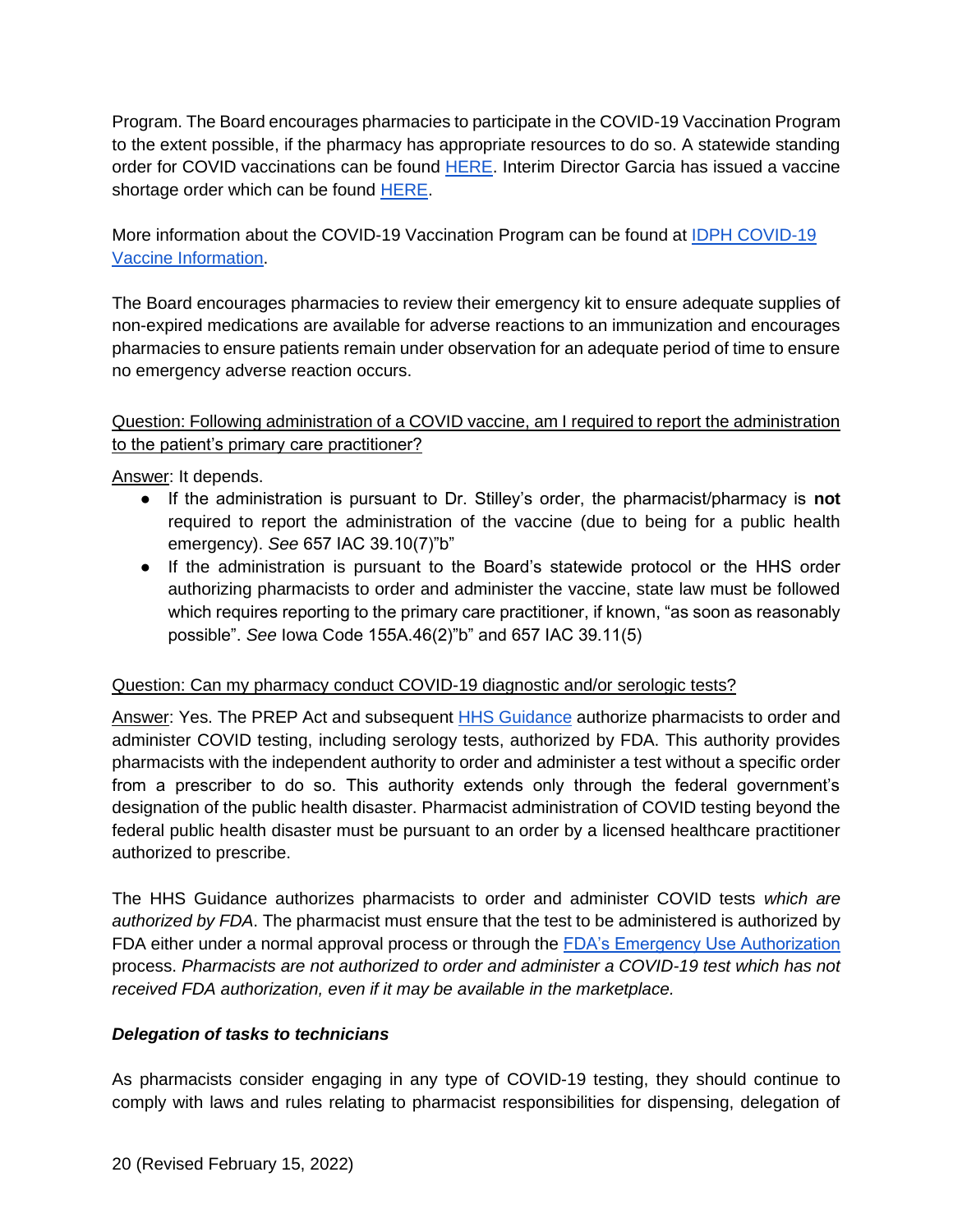tasks, and supervision of pharmacy personnel. Pharmacists are authorized to independently order and administer COVID-19 tests, and to dispense a test ordered by another provider, including another pharmacist. Pharmacists may delegate appropriate non-clinically judgemental tasks associated with testing to pharmacy personnel who are appropriately trained and working under pharmacist supervision.

On October 20, 2020, HHS issued [Guidance](https://www.hhs.gov/sites/default/files/prep-act-guidance.pdf) that authorizes qualified pharmacy technicians and State-registered pharmacy interns to administer COVID-19 tests. The Board issued this [Guidance](https://pharmacy.iowa.gov/press-release/2020-11-03/board-pharmacy-response-hhs-guidance-related-administration-immunizations) to provide further information to licensees.

### *Laboratory information*

● *Point-of-care testing (POCT)*: If a pharmacy intends to order and administer POCT, it must first have a current [CLIA Certificate of Waiver](https://www.cms.gov/Regulations-and-Guidance/Legislation/CLIA/downloads/HowObtainCertificateofWaiver.pdf) to conduct CLIA-waived tests, such as POCT for COVID-19. A pharmacy that does not have a CLIA Certificate of Waiver may complete the [Clinical Laboratory Improvement Amendments \(CLIA\) Application for](https://www.cms.gov/Medicare/CMS-Forms/CMS-Forms/Downloads/CMS116.pdf)  [Certification \(CMS Form 116\)](https://www.cms.gov/Medicare/CMS-Forms/CMS-Forms/Downloads/CMS116.pdf) and submit to the:

Iowa CLIA Laboratory Program State Hygienic Laboratory University of Iowa Research Park 2490 Crosspark Road Coralville, IA 52241 (319) 335-4500 or (800) 421-IOWA FAX: (319) 335-4174 Email: [shl.clia@uiowa.edu](mailto:shl.clia@uiowa.edu)

On the application for a CLIA Certificate of Waiver, the pharmacy may be required to identify the specific CLIA-waived test(s) intended to be administered at the pharmacy.

- *Moderate- or High-Complexity testing*: Pharmacy collection of patient specimens (respiratory for diagnostic, venous blood for serologic) for subsequent moderate- or highcomplexity lab analysis must identify and coordinate with a laboratory for such testing. No CLIA Certificate of Compliance or Waiver is required for specimen collection. Possible laboratory options may include, but cannot be guaranteed by the Board:
	- [Quest Diagnostics](https://www.questdiagnostics.com/home/Covid-19/HCP/)
	- [ARUP](https://www.aruplab.com/news/3-10-2020/coronavirus-testing)
	- [LabCorp](https://www.labcorp.com/coronavirus-disease-covid-19/provider-information)
	- o [State Hygienic Lab](https://covidtesting.shl.uiowa.edu/)

### *Policies and Procedures*

The pharmacy must ensure that, depending on the test(s) to be conducted, a complete policy and procedure is established and followed which includes but is not limited to: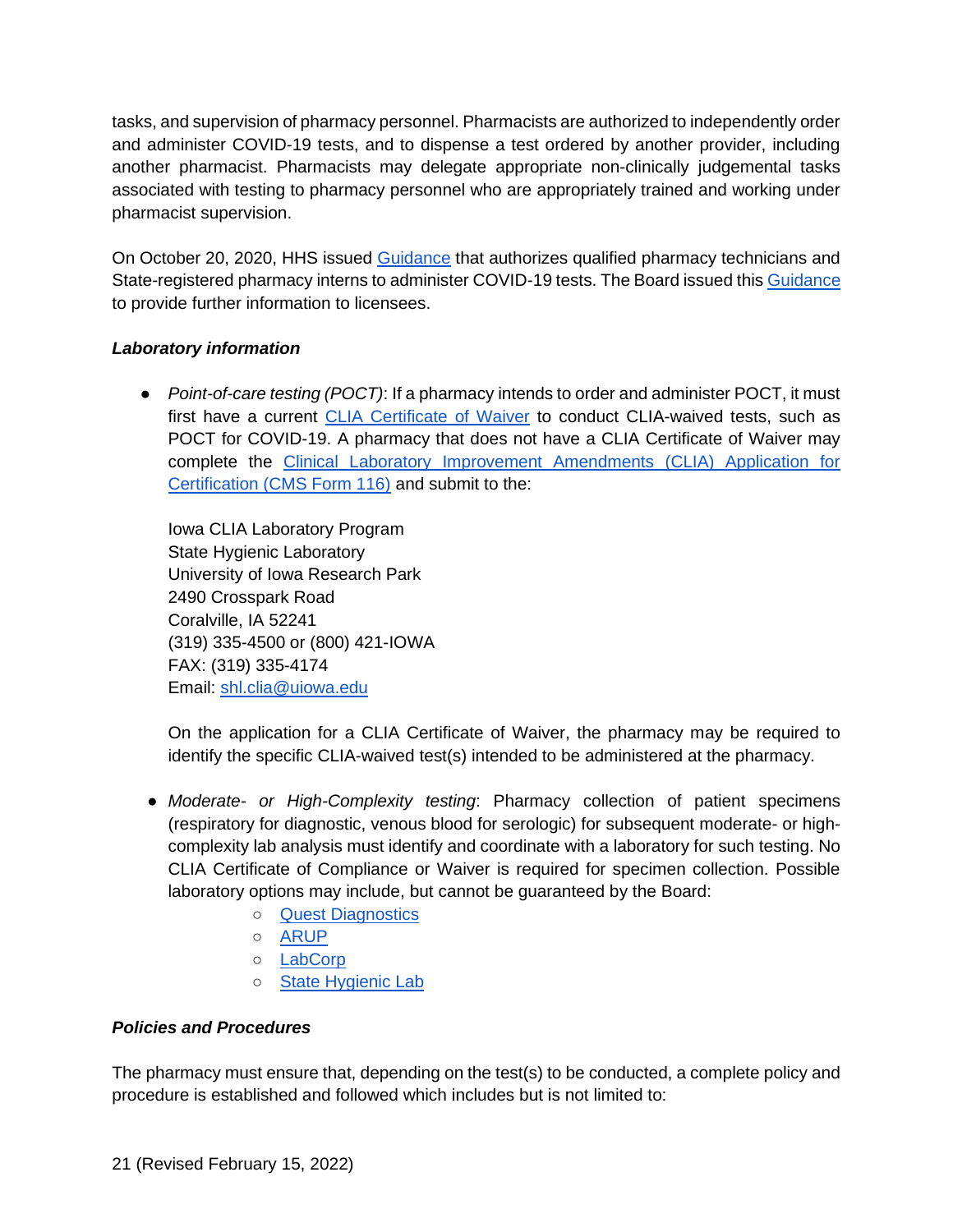- Notification of the pharmacy's intent to order and administer COVID-19 tests via updating the pharmacy's online profile with the Board via View User Profile and Update [Demographics](https://pharmacy.iowa.gov/online-services/view-user-profile-and-update-demographics) to identify "COVID-19 Diagnostic" or "COVID-19 Antibody" testing as an available pharmacy service;
- Notification to the test kit manufacturer and FDA (via email at [CDRH-EUA-](mailto:CDRH-EUA-Reporting@fda.hhs.gov)[Reporting@fda.hhs.gov\)](mailto:CDRH-EUA-Reporting@fda.hhs.gov) of any suspected occurrence of false positive or false negative results and significant deviations from the established performance characteristics of the test kit;
- Patient screening parameters prior to ordering and administering a test, including identification of testing priority groups;
- Personnel training required prior to engaging in specimen collection and testing, including review and understanding of the test kit manufacturer instructions / package insert;
- Strict adherence to the testing procedure identified in the test kit manufacturer instructions / package insert;
- Appropriate use of personal protective equipment (PPE);
- Environmental security measures that will be in place to prevent the spread or transmission of the coronavirus by a potentially infected individual presenting to the testing site;
- Evaluation of test results:
- Dissemination of test results to the patient, the patient's primary care practitioner, and the local public health agency; and
- Patient guidance to be provided based on the test type (diagnostic or serologic) and test result (positive or negative).

### *Personnel Training*

Pharmacy personnel who will be conducting COVID-19 testing must be properly trained on the testing policy and procedures, proper specimen collection, proper use of personal protective equipment (PPE), and evaluation of test results prior to engaging in specimen collection and/or testing. Documentation of completed training, and documented observed competency for specimen collection and use of PPE, for each individual involved in specimen collection and/or testing must be maintained in the pharmacy and available for inspection and copying by the Board or its authorized representative.

### *Supplies for Collection of Patient Specimens*

A pharmacy engaged in COVID-19 testing, either at POC or collection of specimens for moderateor high-complexity laboratory testing, which is having difficulty obtaining supplies for collecting patient specimens should review the FDA website [Contacts for Medical Devices During the](https://www.fda.gov/medical-devices/emergency-situations-medical-devices/contacts-medical-devices-during-covid-19-pandemic?utm_campaign=071620_PR_Coronavirus%20%28COVID-19%29%20Update%3A%20Daily%20Roundup%20July16%2C%202020&utm_medium=email&utm_source=Eloqua)  [COVID-19 Pandemic](https://www.fda.gov/medical-devices/emergency-situations-medical-devices/contacts-medical-devices-during-covid-19-pandemic?utm_campaign=071620_PR_Coronavirus%20%28COVID-19%29%20Update%3A%20Daily%20Roundup%20July16%2C%202020&utm_medium=email&utm_source=Eloqua) for more information.

### *Test Result Reporting*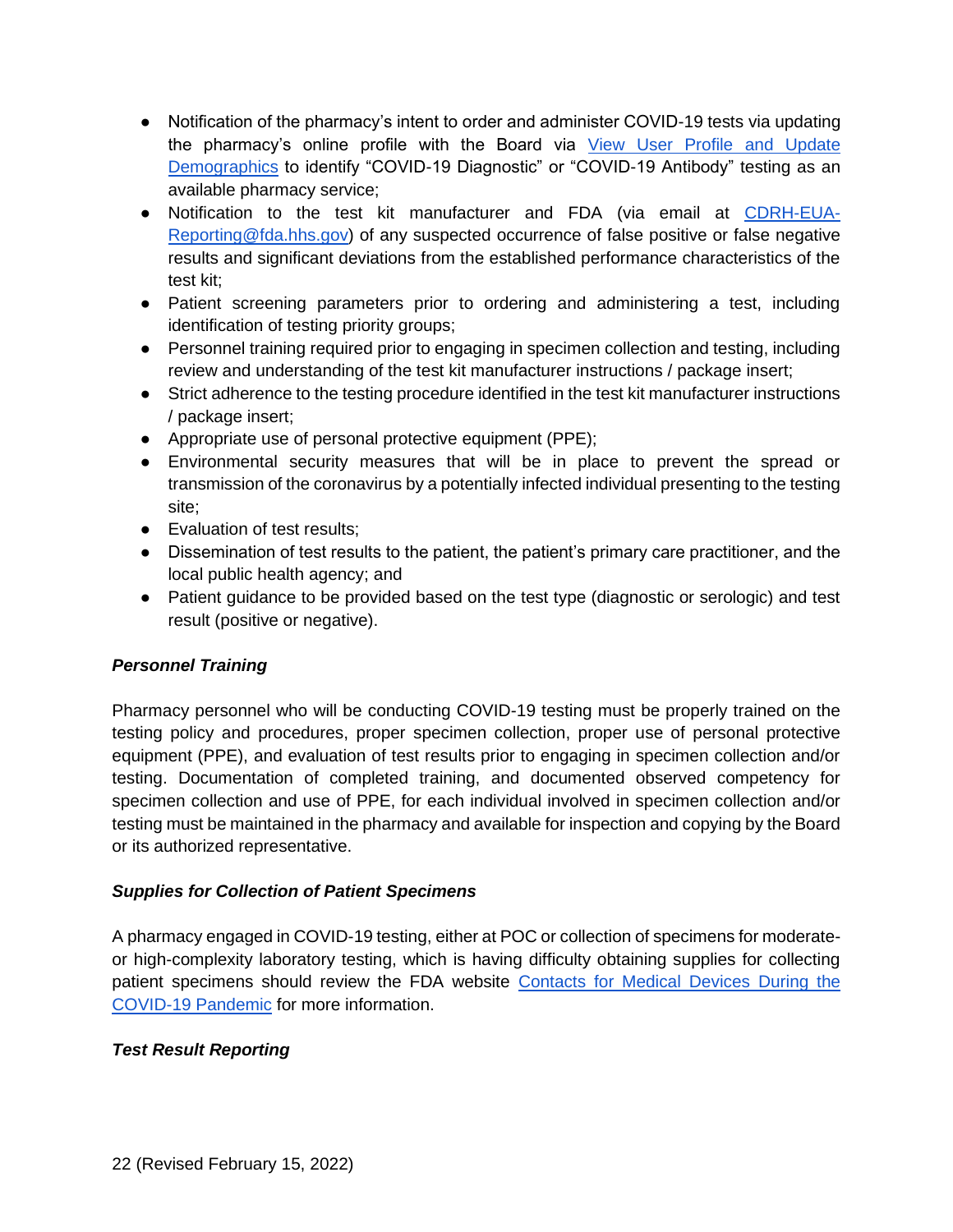A pharmacy engaged in ordering or analyzing COVID-19 tests (including at POC, collection of specimens for moderate- or high-complexity laboratory testing, or ordering a test for a patient's at-home specimen collection and submission to a moderate or high-complexity laboratory) must provide all test results to the patient, the patient's primary care practitioner (if identified), and all positive test results to the Iowa Department of Public Health (electronically through the Iowa Disease Surveillance System, preferred, or via fax to 515-281-5698). If the pharmacy is only involved with overseeing specimen collection but is not the ordering practitioner or lab conducting the test analysis, the pharmacy is not required to report test results.

The pharmacy, regardless of the pharmacy's level of involvement in testing, must update the pharmacy's online profile with the Board via [View User Profile and Update Demographics](https://pharmacy.iowa.gov/online-services/view-user-profile-and-update-demographics) to identify the pharmacy's service(s) of "COVID-19 Diagnostic" and/or "COVID-19 Antibody" testing. Within approximately 48 hours, the pharmacy will receive via email a survey to connect with the IDSS for submission of positive test results, if the pharmacy is required to report based on the pharmacy's level of involvement in testing. If the pharmacy has not received the template within 72 hours, please contact [sue.mears@iowa.gov.](mailto:sue.mears@iowa.gov)

### *Treatment Following a Positive COVID-19 Test Result*

At this time, there is no Board-approved statewide protocol for test and treat for COVID-19. However, under the 9th Amendment to the PREP Act Emergency Declaration, pharmacists are authorized to order and administer approved or authorized COVID-19 therapeutics that are administered subcutaneously, intramuscularly, or orally in accordance with the EUA. Note that Evusheld, monupiravir, and Paxlovid specifically limit the prescribers who are authorized to order these medications and pharmacists are **not** included in the list of authorized practitioners.

# *Billing to CMS*

The US Centers for Medicare & Medicaid Services (CMS) recently published information allowing pharmacies to [temporarily enroll as an independent clinical diagnostic laboratory](https://www.cms.gov/files/document/se20017.pdf) for the purpose of reimbursement for COVID-19 testing. Note that the information and subsequent enrollment does not impact or override the CLIA requirements for laboratories. Pharmacies would still be limited to conducting tests that are authorized for their level of CLIA certification.

On July 31, 2020, [CMS and CDC announced](https://www.cms.gov/newsroom/press-releases/cms-and-cdc-announce-provider-reimbursement-available-counseling-patients-self-isolate-time-covid-19) that provider reimbursement is available for counseling patients to self-isolate at the time of the COVID testing. Providers who are eligible to bill CMS for counseling services will be able to use existing evaluation and management (E/M) payment codes for reimbursement. Further information and resource links are available in the [Counseling Check List](https://www.cms.gov/files/document/counseling-checklist.pdf) [PDF.](https://www.cms.gov/files/document/counseling-checklist.pdf)

### *Final Reminder*

A pharmacy engaged in COVID-19 testing must continue to be aware of current recommendations and **authorizations** for such testing. While the HHS Guidance issued April 8, 2020 provides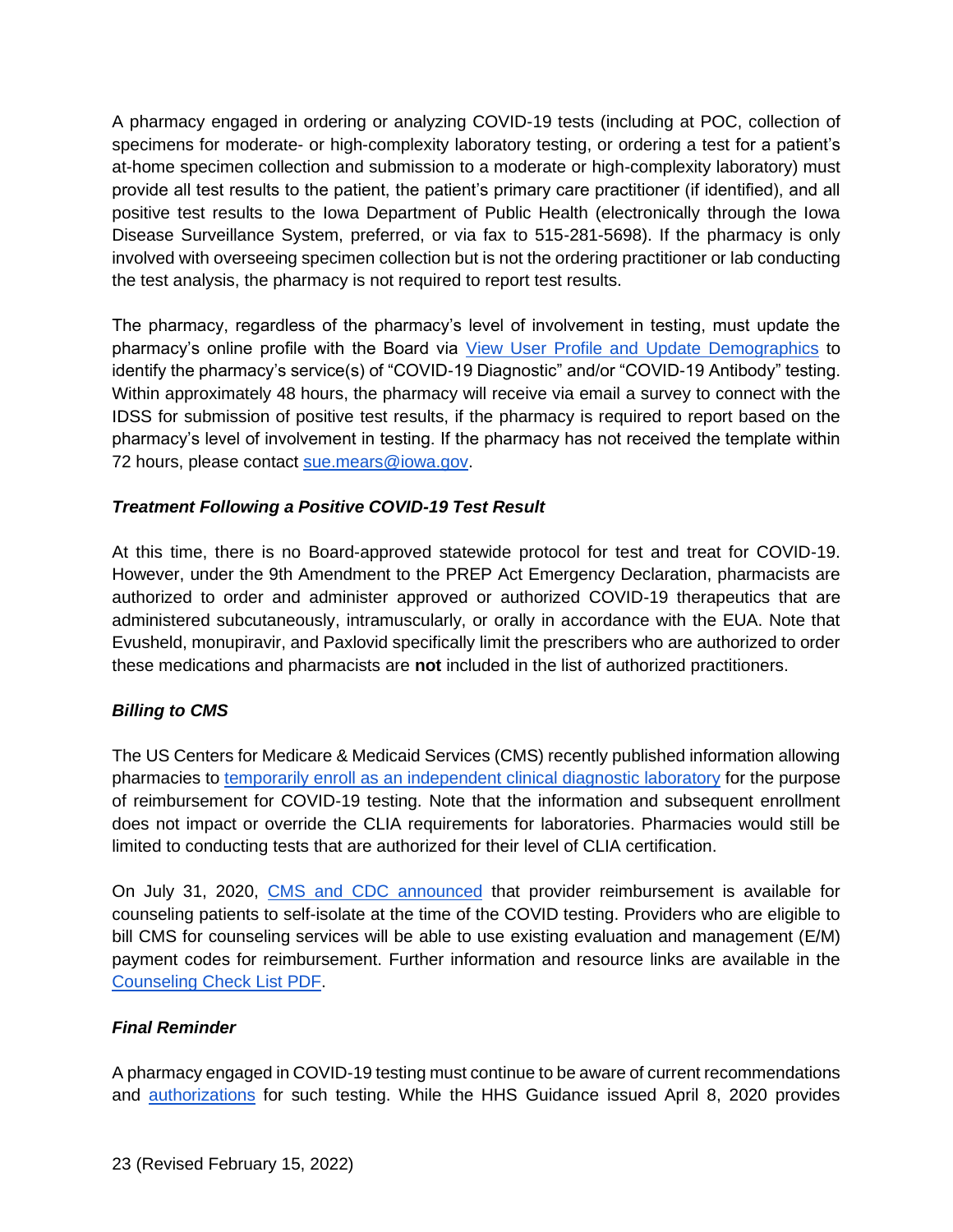pharmacists immunity from damages as a result of conducting COVID-19 countermeasures, the Board's expectation is that pharmacists are conducting these tests under strict policy and procedures and adhering to the test kit product insert.

<span id="page-23-0"></span>Question: With the recent change in the Emergency Use Authorization for REGEN-COV monoclonal antibodies (mAb) and the HHS 9th PREP Act amendment, can my pharmacy administer REGEN-COV to patients?

Answer: Yes. The [HHS 9th Amendment to the PREP Act Declaration](https://www.phe.gov/Preparedness/legal/prepact/Pages/PREPact-NinethAmendment.aspx) authorizes pharmacists to order and administer and technicians and interns to administer any COVID-19 therapeutic that is approved or authorized by the FDA which is administered orally, intramuscularly or subcutaneously.

- Training. The pharmacist, technician or intern who is administering the COVID-19 therapeutic must complete an ACPE-approved practical training program which includes:
	- Hands-on injection technique,
	- Clinical evaluation of indications and contraindications of COVID-19 therapeutics,
	- Recognition and treatment of emergency reactions to COVID-19 therapeutics, and
	- Any other training identified by FDA.
- Supervision. A supervising pharmacist must be readily and immediately available to the technician.
- CPR certification. The pharmacist, technician or intern must hold a current certification in basic cardiopulmonary resuscitation.
- Recordkeeping and reporting.
	- Pursuant to Iowa Code 155A.46, subsection 2, paragraphs (a) and (b), the pharmacy must retain records of the medication ordered and administered and notify the patient's primary care provider.
	- Pharmacies must report the administration to HHS weekly via https://teletracking.protect.hhs.gov
- Board notification. A pharmacy intending to order and administer COVID-19 therapeutics must update its online board pharmacy profile (link  $HERE$ ) and indicate "Yes" to the pharmacy service "Statewide Protocol - COVID-19 Test and Treat" (regardless of administration under the HHS PREP Act authority or a board-approved SWP, if available).
- Product availability. As of September 13, 2021, mAb distribution is being handled via federal and state-level allocation and distribution. Pharmacies that wish to be an approved provider of mAbs must complete the **IDPH COVID-19 Monoclonal Antibody** [Provider Request Form.](https://www.cognitoforms.com/IowaDepartmentOfPublicHealth1/COVID19MonoclonalAntibodyProviderRequestForm?v2)

# <span id="page-23-1"></span>Question: When FDA authorizes a COVID-19 test for point-of-care use, does that mean it is CLIAwaived?

Answer: Yes. When the FDA issues a Letter of Authorization to a company to authorize a COVID-19 test under an Emergency Use Authorization, the letter will include the settings in which the EUA-authorized test may be performed. When FDA authorizes point-of-care tests (including for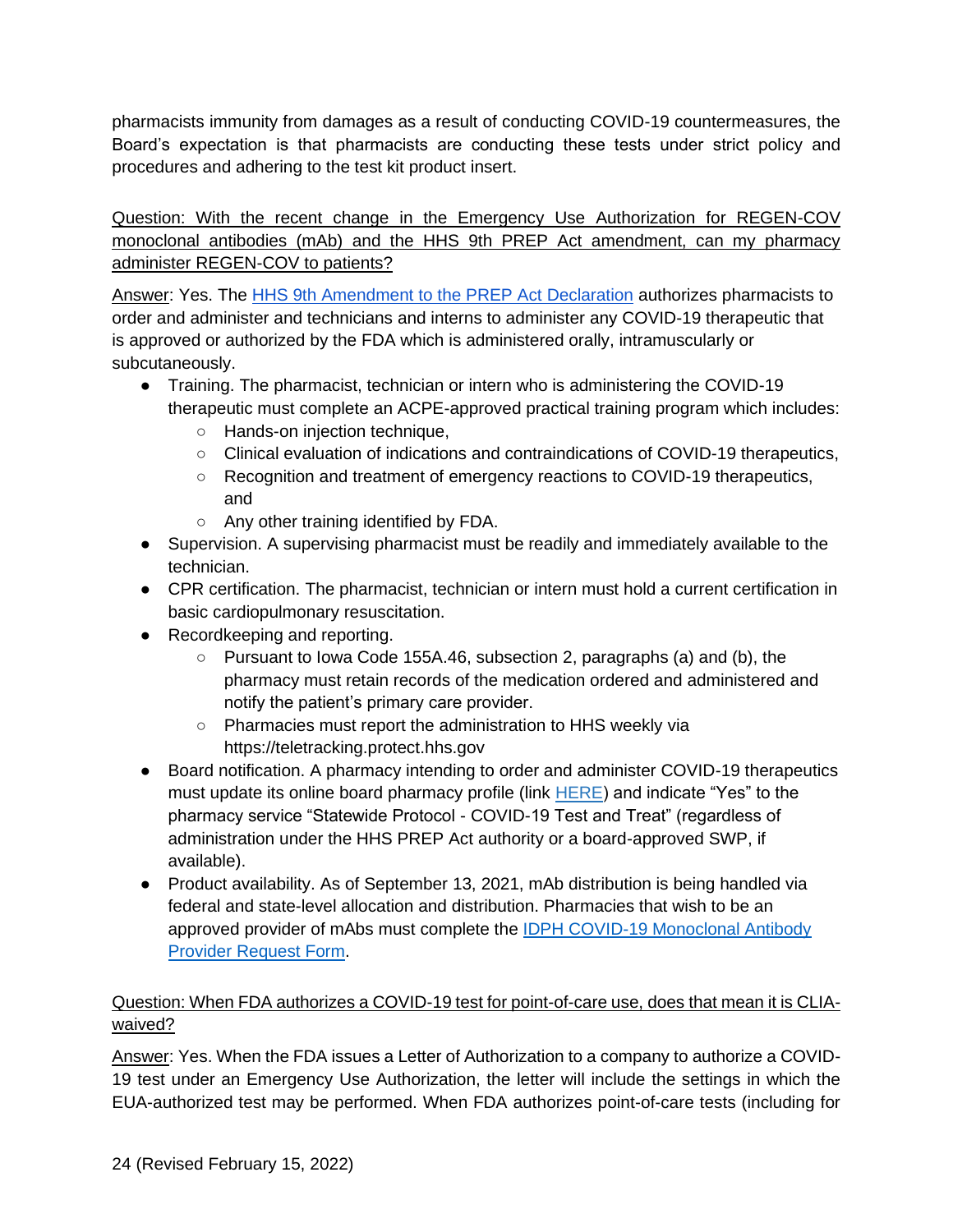SARS-CoV-2) under an EUA, such tests are deemed to be CLIA-waived and can be performed in a patient care setting that is qualified to have the test performed there as a result of operating under a CLIA Certificate of Waiver.

## <span id="page-24-0"></span>Question: Would my pharmacy be authorized to perform CLIA-waived COVID-19 testing at offsite locations?

Answer: Yes. Information provided in [How to Obtain a CLIA Certificate of Waiver](https://www.cms.gov/Regulations-and-Guidance/Legislation/CLIA/downloads/HowObtainCertificateofWaiver.pdf) information, CLIA-waived tests can be provided at temporary locations.

### <span id="page-24-1"></span>Question: I am finding a lot of COVID-19 antibody (serology) tests available online for health care professionals to order. Can my pharmacy administer these antibody tests?

Answer: While there are several COVID-19 antibody tests authorized for use by FDA under an [Emergency Use Authorization](https://www.fda.gov/medical-devices/coronavirus-disease-2019-covid-19-emergency-use-authorizations-medical-devices/vitro-diagnostics-euas) ("EUA"), the vast majority of which are only authorized for use in a moderate or high-complexity laboratory. FDA has relaxed its regulatory framework for development of these tests, allowing companies to develop and market test kits prior to receiving official approval from FDA. The companies are required to validate their test results prior to marketing their tests and are required to notify the FDA of their validation and intent to distribute. However, until a test kit has been authorized by FDA (either under the regular approval process or via an EUA), such test kit has not been assigned a CLIA designation. As such, *test kits which do not have FDA approval or FDA EUA that specifies use in a CLIA-waived lab are deemed to be conducted only in a high-complexity laboratory environment and, therefore, not approved for use at the point of care or patient care setting, such as in a pharmacy*.

### <span id="page-24-2"></span>Question: What is TestIowa.com?

Answer: Testlowa.com is an initiative by the State of Iowa to increase the rate of COVID-19 testing to expand access to testing and help stem the spread of the coronavirus. Iowans are encouraged to visit TestIowa.com to obtain a test kit (which may be picked up or delivered to your home). The sample is collected at the individual's home and the sample is returned to the state hygienic lab for processing.

## <span id="page-24-3"></span>Question: How can my pharmacy become a site to administer monoclonal antibodies and/or dispense COVID-19 antivirals?

# Answer:

- A pharmacy that would like to provide administration of monoclonal antibodies may complete a survey [HERE](https://www.cognitoforms.com/IowaDepartmentOfPublicHealth1/COVID19MonoclonalAntibodyProviderRequestForm?v2) for consideration as an approved provider. Note, however, that as supplies are allocated in extremely limited quantities from the federal government, it is unlikely that the Department is in need of additional sites.
- A pharmacy that would like to dispense COVID-19 antiviral medications may send an email to [C19therapeutics@idph.iowa.gov](mailto:C19therapeutics@idph.iowa.gov) to express interest in becoming a dispensing site. Department personnel will be in contact with you for additional information if and when they are looking to expand its list of pharmacy partners.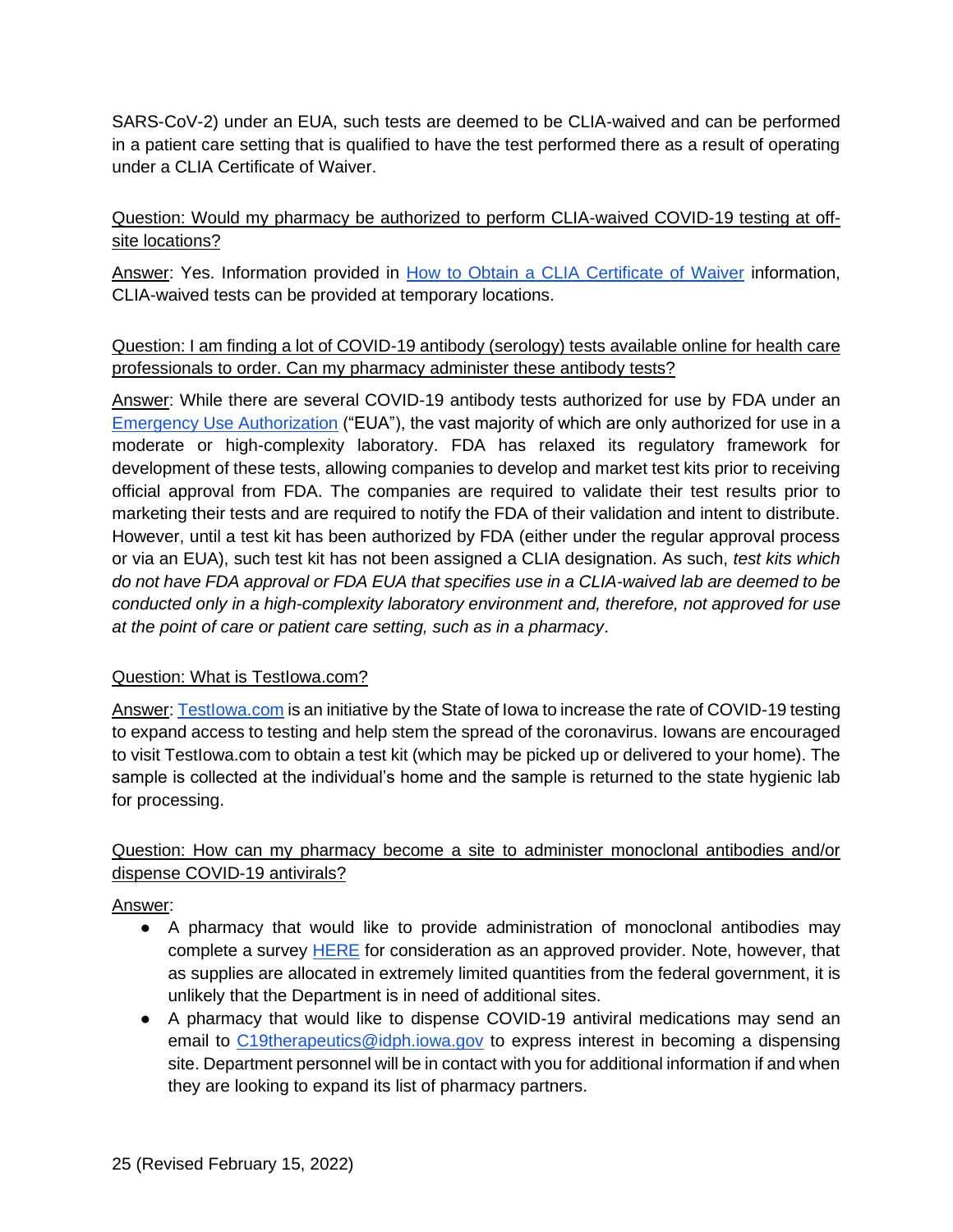<span id="page-25-0"></span>Question: My hospital has been allocated supplies of the COVID-19 antivirals. They are in 5-day course packs but the board's rule limits ED dispensing to no more than 72 hours. Do we need to submit a waiver?

Answer: No. The board's rule also provides a phrase "or the minimum quantity in suitable containers" which would cover the situation here. The ED may dispense the unit-of-use package of the complete 5-day treatment course.

## <span id="page-25-1"></span>**HOARDING OF DRUGS / SUPPLY CHAIN ISSUES**

<span id="page-25-2"></span>Question: Are we authorized to limit sales of over-the-counter medications and supplies, such as acetaminophen, ibuprofen, cough medicine, etc.?

Answer: Yes. The Board has no mandate that the pharmacy sell these products, so it is entirely a business decision for the pharmacy to set purchase limitations if desired.

#### <span id="page-25-3"></span>Question: Can I dispense more than the authorized quantity of a prescription, if refills are available?

Answer: Unless it is a controlled substance, yes. [Iowa Code section 155A.27, subsection 6,](https://www.legis.iowa.gov/docs/code/155a.27.pdf) authorizes a pharmacist to dispense "up to the total number of dosage units authorized by the prescriber on the original prescription and any refills of the prescription, not to exceed a 90-day supply." It is recommended, however, that pharmacists exercise professional judgment in making determinations on dispensing additional quantities of prescription drugs. While it is beneficial to limit the number of pharmacy visits for patients, there is also a concern about adding to the strain of the drug supply chain.

### <span id="page-25-4"></span>Question: Am I authorized to limit a quantity dispensed on a prescription if I am concerned about drug supply chain issues?

Answer: Yes, you can use your professional judgment to dispense partial quantities of prescription medications in order to prevent the situation of limited drug supplies.

## <span id="page-25-5"></span>Question: How should my pharmacy handle prescriptions being issued for hydroxychloroquine, chloroquine, ivermectin, or other medications anecdotally being used for treatment or prophylaxis of COVID-19?

Answer: The Board encourages you to use your best professional judgment in determining the legitimacy of these prescriptions and the likely intent. There is no mandate to fill a prescription and a pharmacist has a corresponding responsibility to ensure that a valid patient-prescriber relationship exists and that a prescription was issued for a legitimate purpose. Prescribers are authorized to prescribe medications that are "extra-label" or "off-label" and pharmacists are encouraged to review current scientific literature, and FDA and CDC resources to find the most up-to-date information about potential treatments for COVID-19.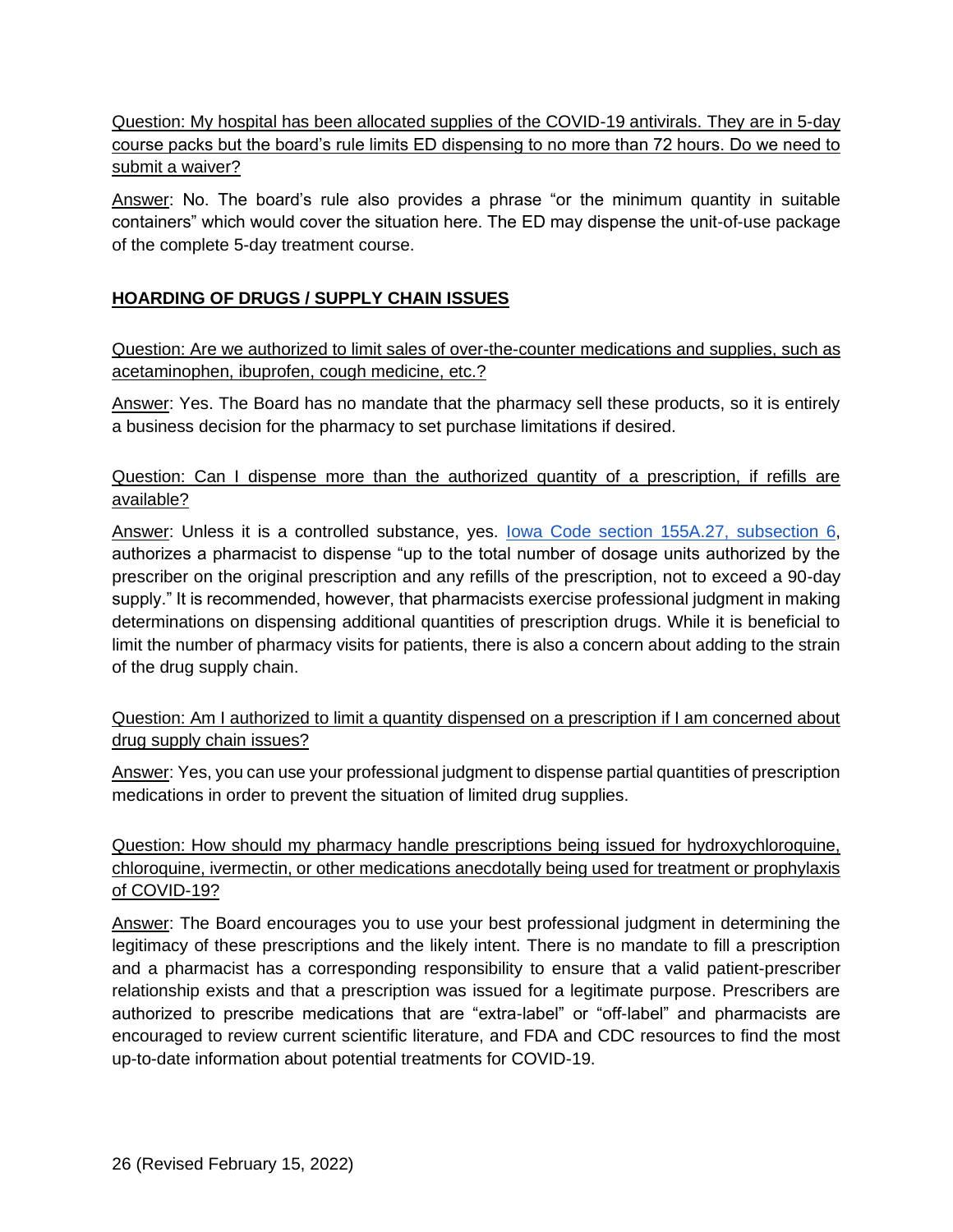<span id="page-26-0"></span>Question: How should my pharmacy handle requests from practitioners who want my pharmacy to distribute stock supplies of chloroquine, hydroxychloroquine, or other prescription drugs anecdotally identified as potential treatment or prophylaxis for COVID-19 for their "office use"?

Answer: Pharmacies are strongly encouraged to limit distribution of these products to only another pharmacy to meet a specific patient need (legitimate prescription for appropriate diagnosis).

<span id="page-26-1"></span>Question: If my pharmacy has a drug in stock that is nearing expiration or recently expired, and it is the only product I have available to dispense, can I use it?

Answer: FDA has published information relating to **Expiration Dating Extension** and also publishes a list of drugs and devices subject to [Emergency Use Authorization.](https://www.fda.gov/emergency-preparedness-and-response/mcm-legal-regulatory-and-policy-framework/emergency-use-authorization#2019-ncov)

● Review FDA's [Search List of Extended Use Dates to Assist with Drug Shortages](https://www.fda.gov/drugs/drug-shortages/search-list-extended-use-dates-assist-drug-shortages) to see if the product has been issued extended expiry by FDA. It is updated daily with information obtained from manufacturers. To request extended expiry for a drug, send an email to [DRUGSHORTAGES@fda.hhs.gov,](mailto:DRUGSHORTAGES@fda.hhs.gov) including detailed information of product(s) for the extended expiration request (NDC number, lot numbers, expiration dates, at a minimum).

<span id="page-26-2"></span>Question: My hospital is unable to procure certain drugs needed for our hospitalized COVID-19 patients which aren't showing on the FDA drug shortage list. Can we obtain these drugs from an outsourcing facility?

Answer: Yes, under very specific conditions and parameters. FDA issued this [Temporary Policy](https://www.fda.gov/media/137031/download)  [for Compounding of Certain Drugs for Hospitalized Patients by Outsourcing Facilities During the](https://www.fda.gov/media/137031/download)  [COVID-19 Public Health Emergency](https://www.fda.gov/media/137031/download) which identifies specific drug products which will be allowed to be compounded by outsourcing facilities for hospitalized COVID-19 patients. Facilities compounding the identified drugs must adhere to the specific conditions identified in the Policy in order to be eligible for the FDA's enforcement discretion policy. The current list of drugs which may be compounded pursuant to the FDA's Temporary Policy can be found **HERE**.

<span id="page-26-3"></span>Question: A compounding pharmacy called my hospital to offer compounded drug products that are in short supply without a patient-specific prescription. Can my hospital use this source of drug products?

Answer: Maybe, but use extreme caution. The FDA published a [Temporary Policy](https://www.fda.gov/regulatory-information/search-fda-guidance-documents/temporary-policy-compounding-certain-drugs-hospitalized-patients-pharmacy-compounders-not-registered) which allows compounding pharmacies which are not registered as 503B outsourcing facilities to compound certain drug products for hospitals which are treating COVID-19 patients without first obtaining a patient-specific prescription, as would normally be required under the FD&C Act. Your pharmacy must exhaust all other sources of FDA-approved products before obtaining compounded products under this temporary policy (including checking FDA's searchable list of extended expiration dates; obtaining product from other Iowa-licensed dispensers, Iowa-licensed distributors, etc; and obtaining compounded products from Iowa-licensed outsourcing facilities). The hospital must ensure the compounding pharmacy is licensed in Iowa and should ensure the compounding pharmacy has obtained notification from the Board that it does not object to the compounding pharmacy's provision of the compounded drug product(s). The Board would ask that hospitals which obtain drug product(s) in this manner notify the Board with any product issues or adverse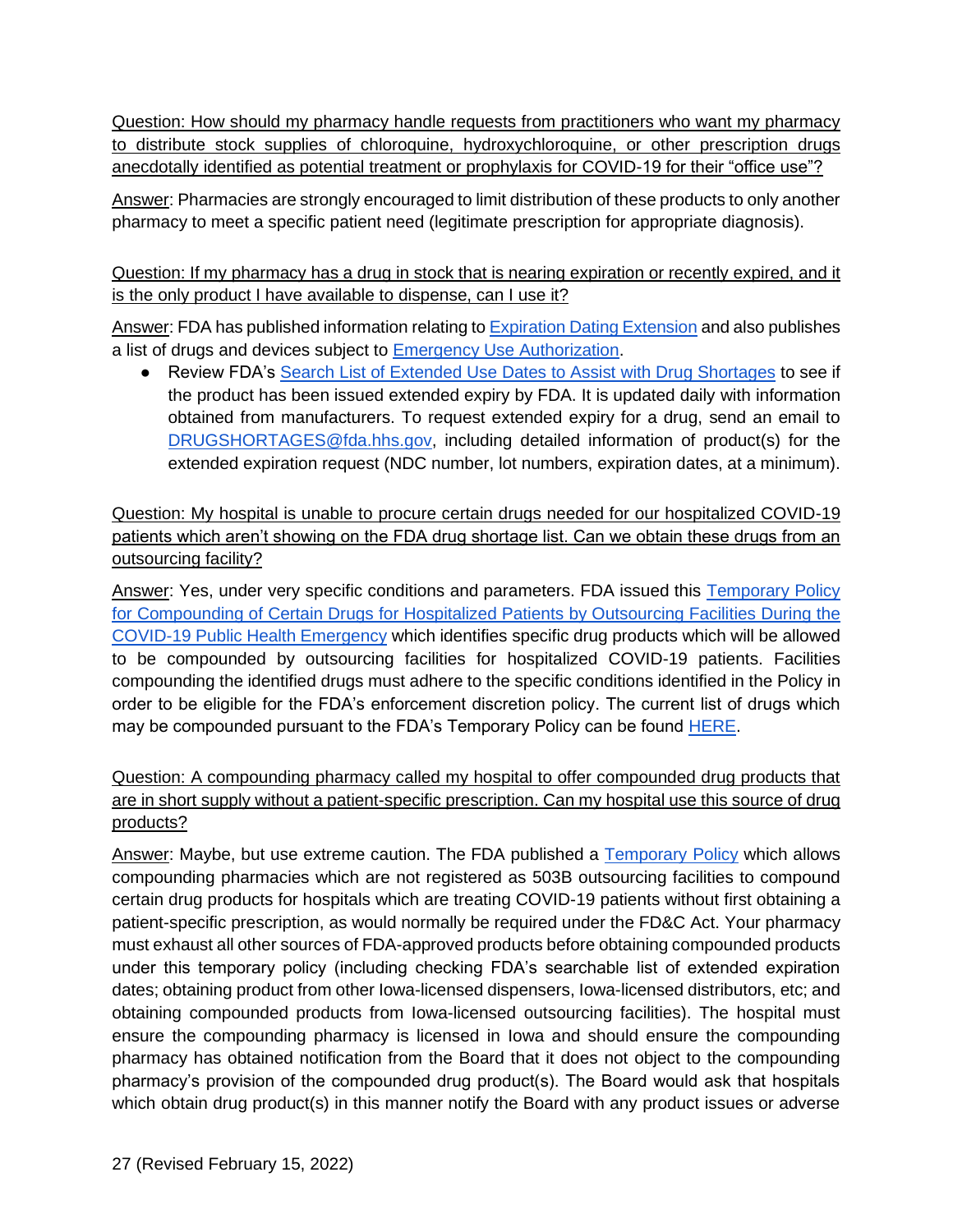events associated with the drug product(s) provided under this temporary policy. The current list of drugs which may be compounded pursuant to the FDA's Temporary Policy can be found [HERE.](https://www.fda.gov/media/138279/download)

These conditions must be met in order to use this temporary policy:

- The hospital must be treating COVID-19 patients,
- The hospital is unable to obtain the drug product(s) from other sources, including outsourcing facilities
- The drug product(s) are limited to only those listed in the FDA temporary policy,
- The BUD is assigned according to the FDA temporary policy,
- The hospital provides relevant information to the pharmacy within 30 days, and
- The compounding pharmacy notifies the state regulatory authority for compounding (board of pharmacy, generally) both in the state in which the compounding pharmacy is located as well as the state in which the hospital is located and obtains notification that the regulatory authority does not object to the provision of the drug products.

### <span id="page-27-0"></span>**COMPOUNDING**

<span id="page-27-1"></span>Question: Does the Board have any recommendations concerning the possibility of shortages of garb and personal protective equipment (PPE)?

Answer: The Board refers licensees to guidance issued by Critical Point, USP and/or FDA. The Board supports the use of PPE reuse and shortage guidance put forth by any of these organizations as it applies to your facility.

The Board strongly encourages compounding personnel to utilize the resources available at the [Critical Point Peer Network](https://peernetwork.criticalpoint.info/) where you can sign up for a Silver Subscription at no charge and access valuable information relating to compounding challenges resulting from the COVID-19 pandemic.

Additionally, USP issued an information resource that might be helpful: USP Response to Shortages of Garb and Personal Protective Equipment (PPE) for Sterile Compounding During COVID-19 Pandemic which may be downloaded [HERE.](https://www.usp.org/covid-19/essential-services) The Board is aware that the recommendations are slightly different from those provided by Critical Point. The Board is supportive of licensees making professional judgments in their individual situation to determine the best course of action to ensure product quality, public safety, and employee protection.

On April 10, 2020, FDA issued a [Temporary Policy Regarding NonStandard PPE Practices for](https://www.fda.gov/media/136841/download)  [Sterile Compounding by Pharmacy Compounders](https://www.fda.gov/media/136841/download) not Registered as Outsourcing Facilities During [the COVID-19 Public Health Emergency](https://www.fda.gov/media/136841/download) which provides that it does not intend to take enforcement action regarding compliance with the insanitary conditions provision when drugs intended or expected to be sterile are compounded without standard PPE provided the compounder is compliant with the conditions identified in the temporary policy.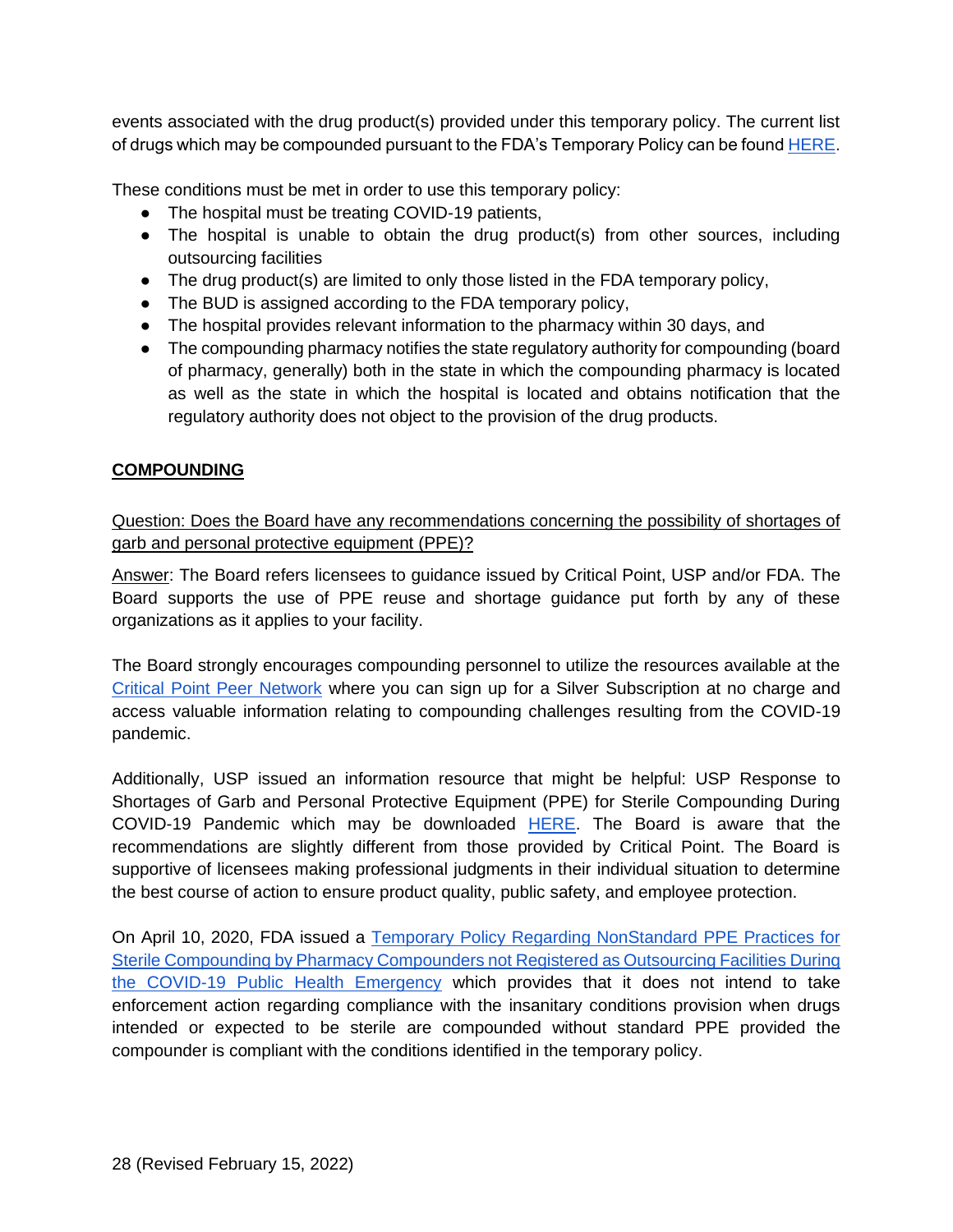<span id="page-28-0"></span>Question: Is it ok for my pharmacy to delay routine media-fill testing, gloved fingertip testing, and garbing technique observation in an effort to conserve garb?

Answer: Maybe. Since media-fill testing can reasonably be completed at the end of a compounding shift, this would not require additional, unnecessary use of garb and should not be delayed. If garbing is simply for the purpose of observing the garbing and aseptic technique of compounding personnel (unless for a newly trained compounder), the observer may consider remote observation (through a window, etc.) during normal compounding operations or, if that's not reasonable, testing could be delayed.

<span id="page-28-1"></span>Question: Can my pharmacy compound prescription medications that are essentially copies of FDA-approved, commercially available products if they are on backorder or not available?

Answer: Yes. Board rule [657 IAC 20.12](https://www.legis.iowa.gov/docs/iac/rule/05-22-2019.657.20.12.pdf) currently authorizes a pharmacist to compound a drug that is otherwise commercially available when that product is not available due to a documented drug shortage or the drug is listed on the [FDA Drug Shortages List.](https://www.accessdata.fda.gov/scripts/drugshortages/default.cfm)

## <span id="page-28-2"></span>Question: Can my pharmacy implement remote verification of compounding activities?

Answer: Yes, see "**REMOTE PROCESSING**" section for information about systems requirements to implement product or staging verification during compounding operations.

## <span id="page-28-3"></span>Question: Will the board or the FDA be enforcing the FDA's "one mile radius" limitation set in its draft Guidance for compounding within a health system?

Answer: The FDA recently announced a policy clarification that its draft guidance for hospital and health system compounding is still in draft and is planned to be revised. As the Guidance has only been issued for public comment, it has not been implemented and FDA will not be enforcing a one mile radius for hospitals and hospital systems. As such, the Board will also not be enforcing a one mile radius limitation.

## <span id="page-28-4"></span>Question: Will the board or FDA be enforcing the federal law which specifies a 5% limit on interstate distribution of compounded drug products?

Answer: FDA recently announced a policy clarification that it will not be enforcing the federal 5% distribution limitation until such time as the Memorandum of Understanding (MOU) can be finalized and states are allowed the opportunity to sign it. As such, the Board will also not be enforcing the 5% distribution limitation. On October 26, 2020, the FDA published the [MOU](https://www.fda.gov/media/143283/download) which will be available for state consideration for one year prior to initiating enforcement provisions of the law. On August 9, 2021, FDA published that it has extended the deadline for states to consider entering into the MOU to October 27, 2022.

<span id="page-28-5"></span>Question: What is the procedure for a pharmacy that wishes to provide compounded medications to a hospital without a patient-specific prescription under the FDA's Temporary Policy?

Answer: The FDA recently issued a Temporary Policy for Compounding of Certain Drugs for [Hospitalized Patients by Pharmacy Compounders not Registered as Outsourcing Facilities During](https://www.fda.gov/media/137125/download)